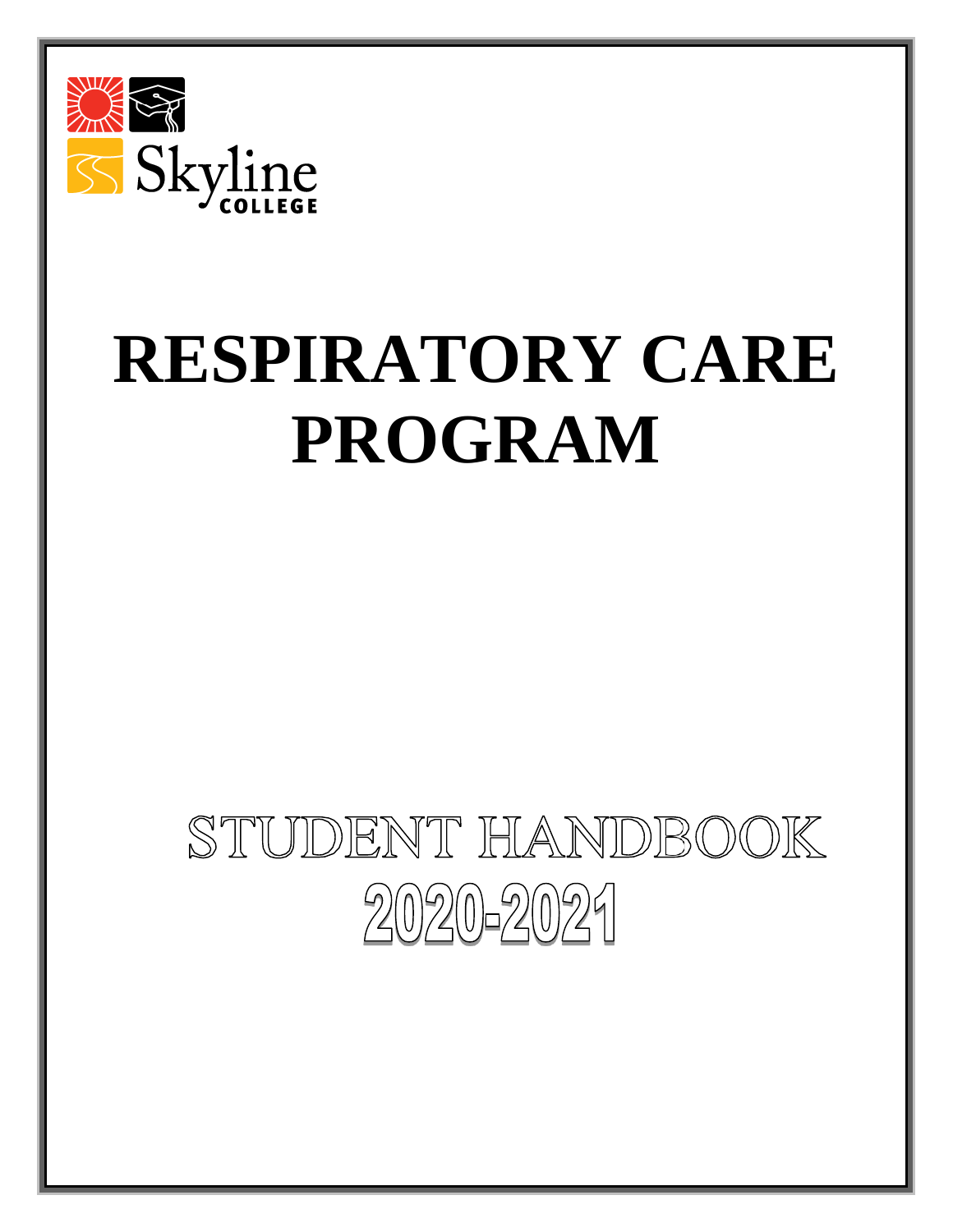# **PROGRAM FACULTY**

Elayne M. Rodríguez, MPH, RRT-ACCS Director of Respiratory Care and Allied Health 3300 College Drive San Bruno 94066 650-738-4457 [rodrigueze@smccd.edu](mailto:rodrigueze@smccd.edu)

Brian Daniel, RRT Director Clinical Education 3300 College Drive San Bruno 94066 650-738-4180 [danielb@smccd.edu](mailto:danielb@smccd.edu)

Dr. Gordon Mak, MD Medical Director 3300 College Drive San Bruno 94066 650-738-4221 [makg@smccd.edu](mailto:makg@smccd.edu)

# **PROGRAM STAFF**

Nadia Tariq Program Services Coordinator - RCP 3300 College Drive San Bruno 94066 650-738-4176 [tariqn@smccd.edu](mailto:tariqn@smccd.edu)

Carla Grandy, PhD Dean - Science, Technology, Engineering Math 3300 College Drive San Bruno 94066 650-738-4176 [grandyc@smccd.edu](file:///D:/Nadia)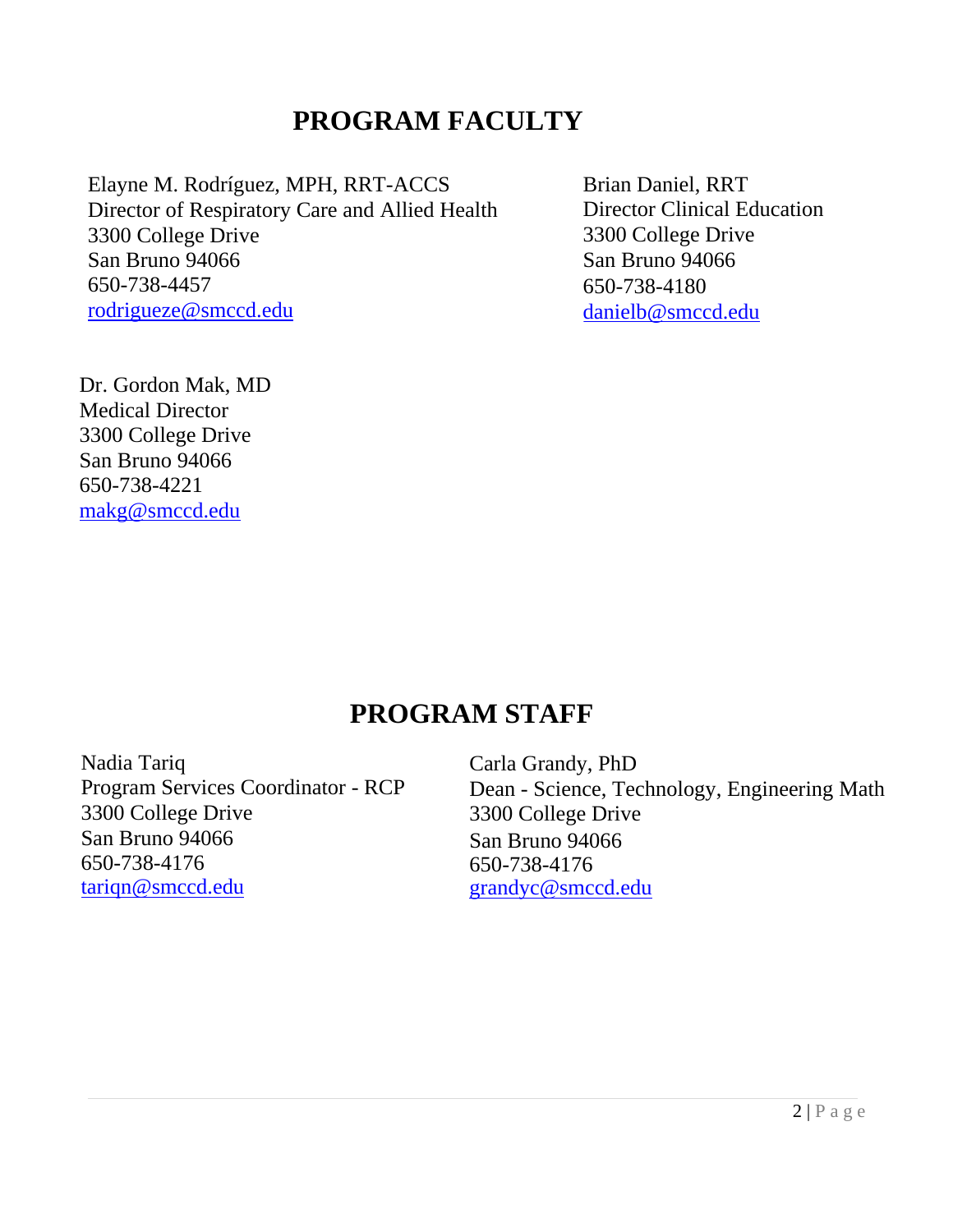# **Table of Contents**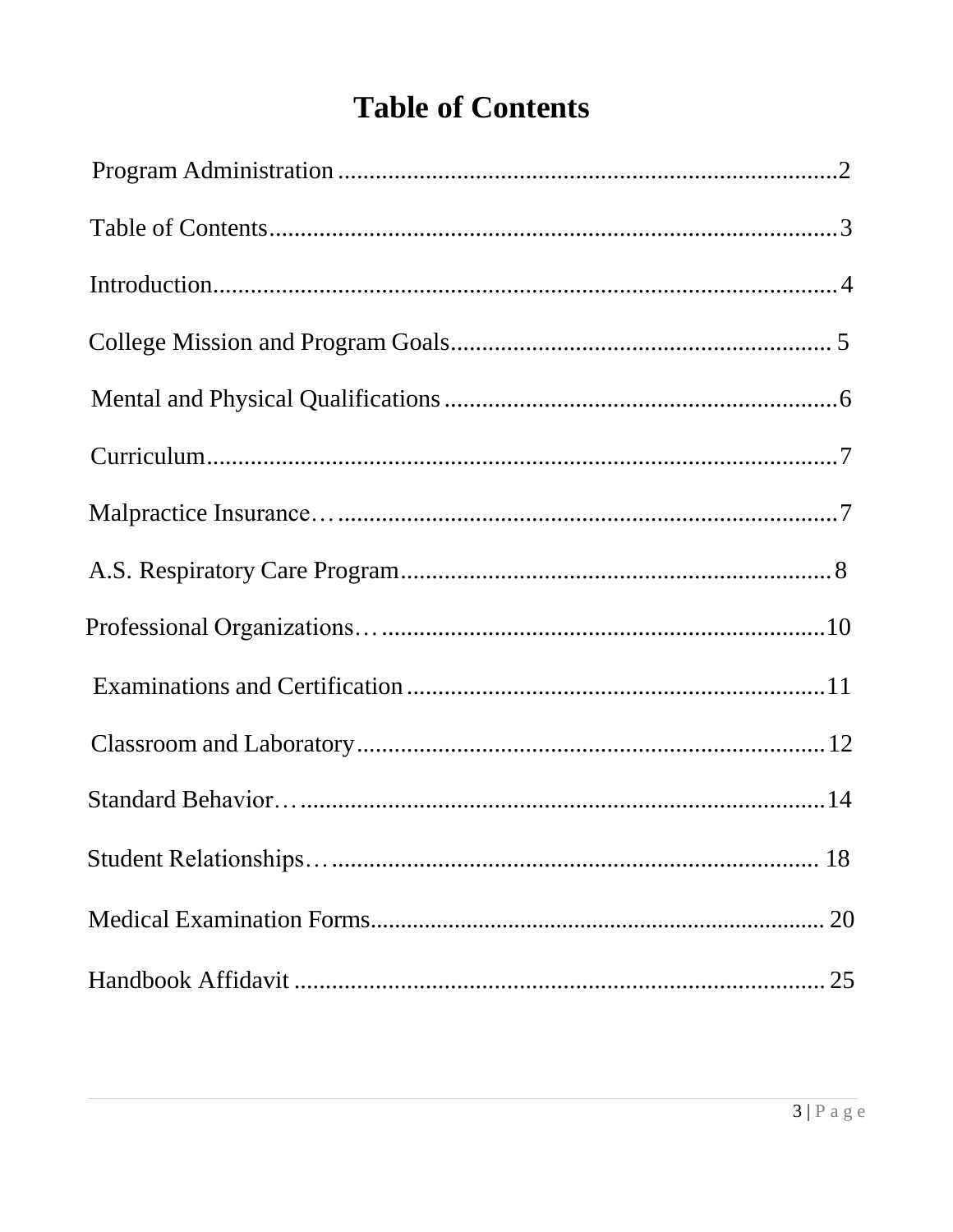#### **Dear Student:**

Welcome to the World of Respiratory Care!

Breathing! Taken for granted by most, but for those in distress nothing else matters. The baby born prematurely, its tiny air sacs unable to remain open; the adolescent with cystic fibrosis whose health depends on respiratory care; the elderly patient with emphysema receiving oxygen continuously; and the cardiac arrest patient speeding to the emergency room. All of these people depend on the skill of the Respiratory Care Practitioner.

The world of respiratory care is stimulating and challenging. It is filled with constant change and responsibility. It is a world filled with laughter and tears, anger and frustration, but most of all a world of caring and helping those in need.

This handbook will explain the philosophies and policies we utilize in the Respiratory Care Program. Most of all it informs you what we expect of students and you can expect of us.

We are aware of the changing world we live in and always open to the needs of the student. We do expect though, that our policies be accepted and supported. We expect future policy changes to take place and we welcome your input. This handbook is meant to supplement the Skyline College Student Guide Handbook, It is important that the student Familiarize him/herself with general school policies.

Your time in the program will be what you make it. Your attitude will greatly effect what happens to you during the next two years. No other work is as important as caring for those with health care needs. Make the most of the opportunity. The time and energy you expend should be exciting, informative and rewarding. It should be a time of learning, giving, helping the sick andmaturing.

We have nothing to sell, no profits to accumulate and no dividends to distribute, except the sharing of knowledge, experience and direction.

WELCOME,

Elayne M. Rodriguez

Director of Respiratory Care and Allied Health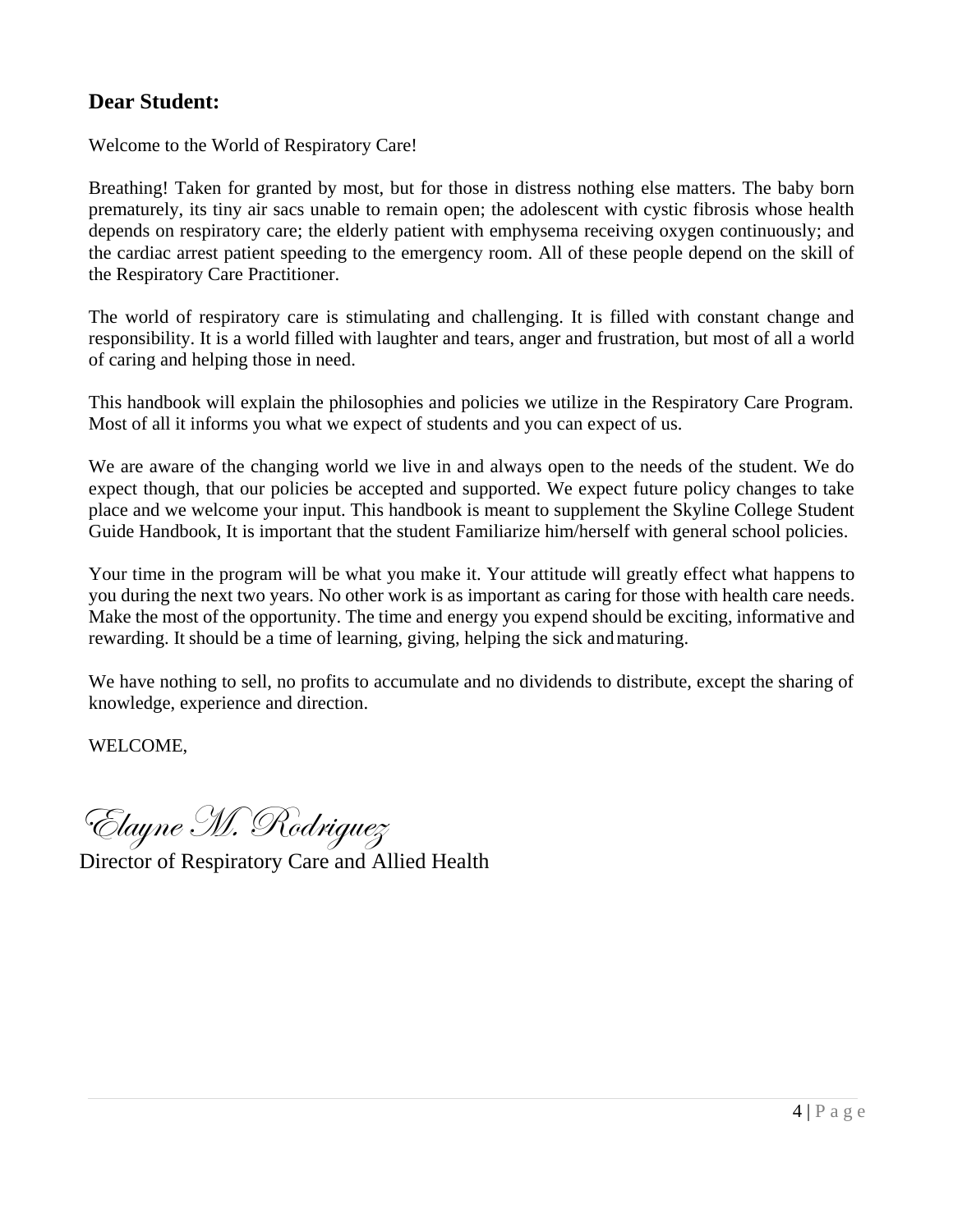# **College Mission & Program Goals**

# Mission Statement

To empower and transform a global community of learners.

# Vision Statement

Skyline College inspires a global and diverse community of learners to achieve intellectual, cultural, social, economic and personal fulfillment.

# Values Statement

Education is the foundation of our democratic society.

# Program Goals

Upon Completion of Degree requirements, students will be able to:

- Demonstrate competency in the cognitive, psychomotor, and affective learning domains of respiratory care practice as performed by registered respiratory therapists (RRTs).
- Obtain the RRT credential.
- Obtain gainful employment as a Licensed Respiratory Care Practitioner (RCP).

## Outcomes Measurements

Program assess and report annually the following items:

- NBRC Credentials
- **•** Attrition/Retention
- Positive Placement
- Overall Employer Satisfaction
- Overall Graduates Satisfaction
- On-Time Graduation Rate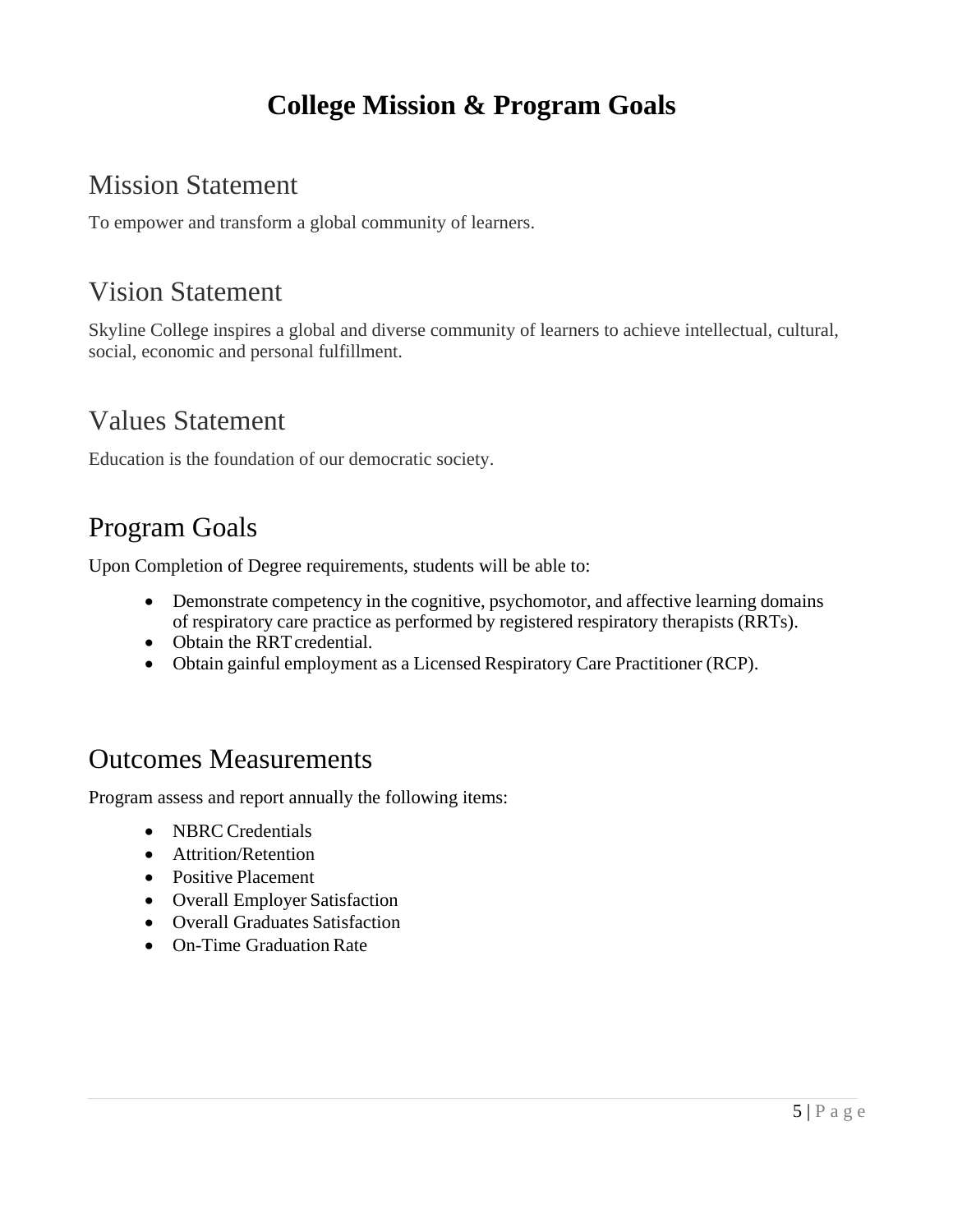# **Mental and Physical Qualifications**

#### For Skyline College Respiratory Care Students

The mission of the Skyline College Respiratory Care Program is to train competent entry level RespiratoryCare Practitioners capable of providing care for the general patient population in the current health care settings. The purpose of this document is to state physical and mental qualifications to ensure successful completion of the Respiratory Care Program. If the student is not capable of demonstrating the following skills and abilities, it is the responsibility of the student to request appropriate accommodation. In consultation with the disabled students' coordinator, reasonable modifications and/or accommodations will be made for the student with a documented disability.

The following statements identify the physical capabilities appropriate to the profession of Respiratory Care.

- A. The prospective Respiratory Care Student must possess appropriate strength, motor coordination and manual dexterity to be able to:
	- Stand and walk for up to 90% of work time
	- Bend and kneel to competently perform CPR
	- Climb stairs when necessary
	- Lift up to 45 pounds and carry up to 25 pounds
	- Push and pull heavy objects on wheels such as compressed gas cylinders andventilators
	- Use of hands and fingers 100% of the time for such duties as percussion and auscultation of patients, assembling and disassembling equipment, and manipulating controls on machines
	- Document communication in charts, reports and other forms of correspondence through the use of legible handwriting
- B. The student must be able to communicate verbally in an effective manner to explain procedures and direct patients during these procedures
- C. The student must be able to hear, understand, and react quickly to verbal instructions, patient's needs and requests of others. The students must be able to hear alarms on equipment and monitors.
- D. The student must have near vision acuity to read charts, observe patients, dispense medications, read machine controls, and patient monitors. The ability to read LED's is needed, as is the ability to see in dim light.
- E. At the end of the training program, the Respiratory Care Graduate must be capable of:
	- Maintaining effective performance in stressful situations related to equipment and patient problems. The graduate must be able to respond appropriately to situations requiring emergency care of the patient
	- Providing physical and emotional support to the patient during procedures
	- Working closely with members of the health care team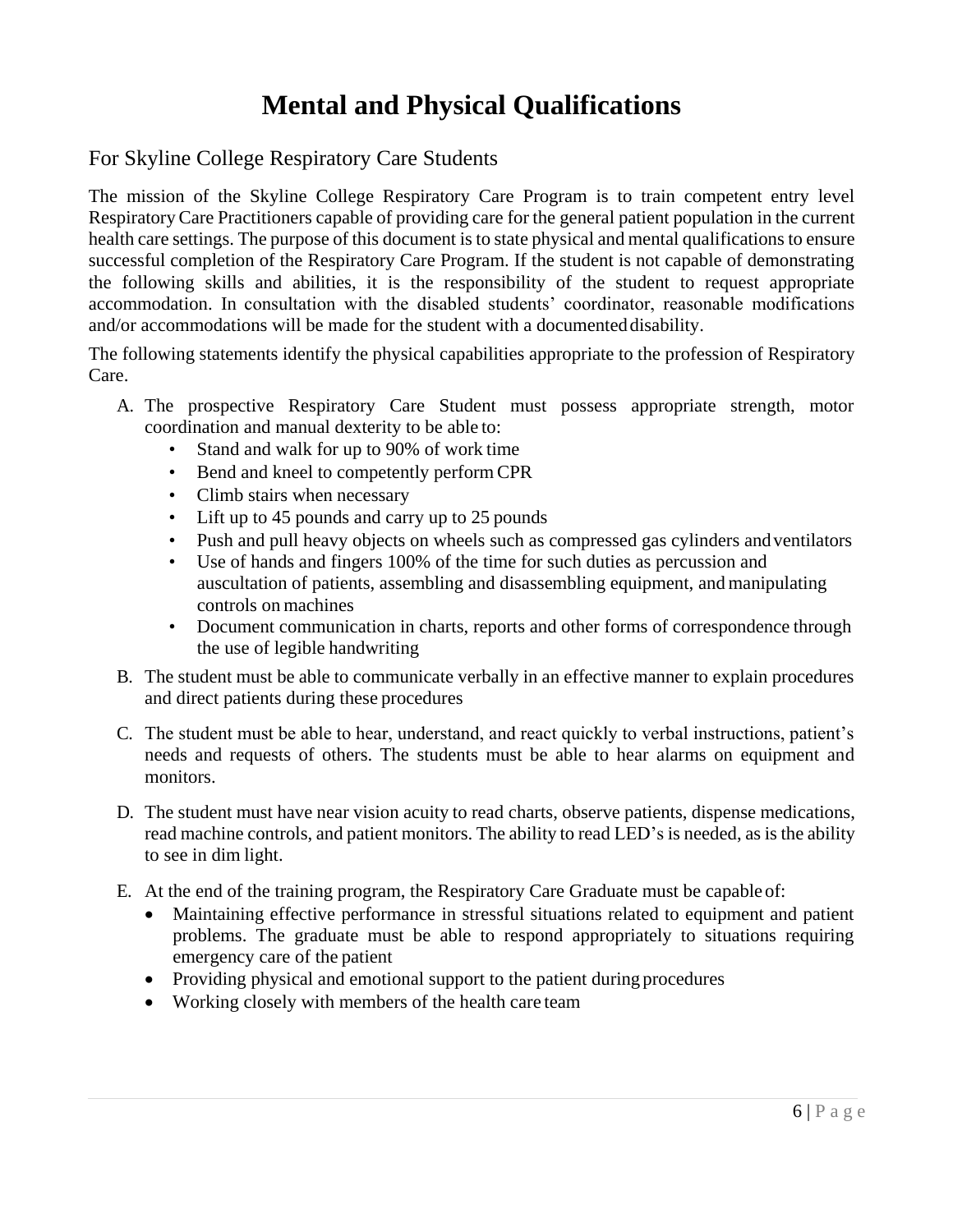# **CURRICULUM**

*Associate of Science:* The program consists of classroom lecture, laboratory and clinical course work. The core classes in the program must be completed in sequence. Students must complete the program with an Associate of Science degree. It is the student's responsibility to insure that he/she has completed all the requirements for graduation. Students with foreign course work and/or waivers must meet with the program director to clarify their curriculum. The expected curriculum follows. Permission of the program director is needed to deviate from the Respiratory Care core curriculum.

The curriculum is competency based. Competencies, abilities and skills that students must acquire and demonstrate are clearly stated as behavioral objectives. The end result of this system is that each student must possess specified competencies and applied theory before receiving credit for a particular course. The student is also fully aware of expectations and is provided a guideline forstudy.

# **TEXTS AND SUPPLIES**

Texts may be purchased in the college bookstore. Some may be used in classes throughout the program. The textbooks in this program form the foundation for your future library of health related resources. Consider each purchase a good investment.

*Associate of Science:* Open education resource will be used. No purchase of textbook materials required.

Extra supplies you will need to purchase prior to hospital rotations are:

| White lab coat (3/4 length and long sleeve) | Stethoscope            |
|---------------------------------------------|------------------------|
| Name badge                                  | Watch with second hand |

In addition, the student will find the following helpful: a calculator, pocket penlight and pocket notebook.

## **MALPRACTICE INSURANCE**

Associate of Science: All students of the SMCCCD health career programs must carry student malpractice Insurance. This is to protect you from any personal litigation. Malpractice insurance is included as part of the registration fee of applicable courses; hence registration will always be required prior to starting any clinical course.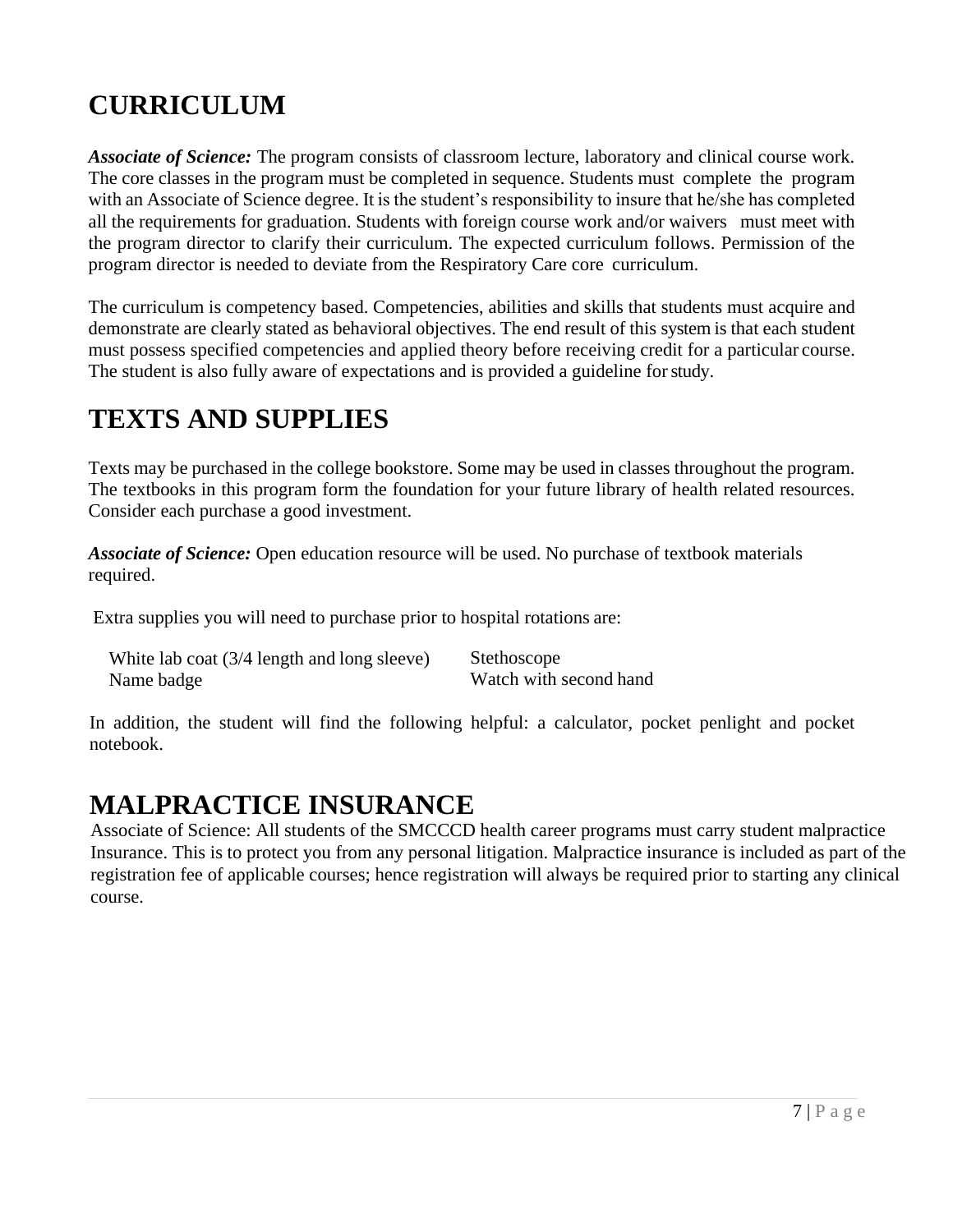# **INTRODUCTION TO RESPIRATORY CARE PROGRAMS**

#### **AS DEGREE PROGRAM:**

The Respiratory Care Program at Skyline College is an accredited two-year program that provides the instruction and clinical practice needed to be a successful Respiratory Care Provider. Students will learn from dedicated instructors who have practical experience in the field and gain valuable hands-on experience through over 800 hours of clinical exposure and practice coordinated with sites in San Francisco and San Mateo Counties.

The program offers an Associate of Science Degree in Respiratory Care which allows a graduate to become a licensed Certified Respiratory Therapist and also affords the opportunity to attain a higher level of credentialing (Registered Respiratory Therapist) as well.

#### **Program Learning Outcomes:**

Upon Completion of Degree requirements, students will be able to:

- Obtain an Associates of Science degree or certificate of completion.
- Obtain the CRT credential. Obtain gainful employment as licensed RespiratoryTherapists.
- Demonstrate competency in the cognitive, psychomotor, and affective domainswhen providing respiratory care.

#### **Associate of Science Minimum Entrance Requirements:**

The following must be completed with a "C" or better, or in process of completion.

- **Algebra**  Math 110 or 112 orequivalent
- **Chemistry (with lab)** CHEM 192 410 orequivalent
- **Human Anatomy (with lab)** BIO 250 orequivalent
- **Medical Terminology** HSCI 484 or BUS 485 or equivalent
- Eligibility for Skyline College ENGL 836 or equivalent

#### **Associate of Science Degree Requirements:**

The following core courses will be required of all students to receive the Associate of Science in Respiratory Care. Classes must be taken in sequence. A passing grade (C) will be required in all classes prior to advancing in the program. To obtain the Associates Degree, please consult the Skyline College Catalog or your counselor.

Prerequisite courses in Algebra, Chemistry and Human Anatomy (12 units)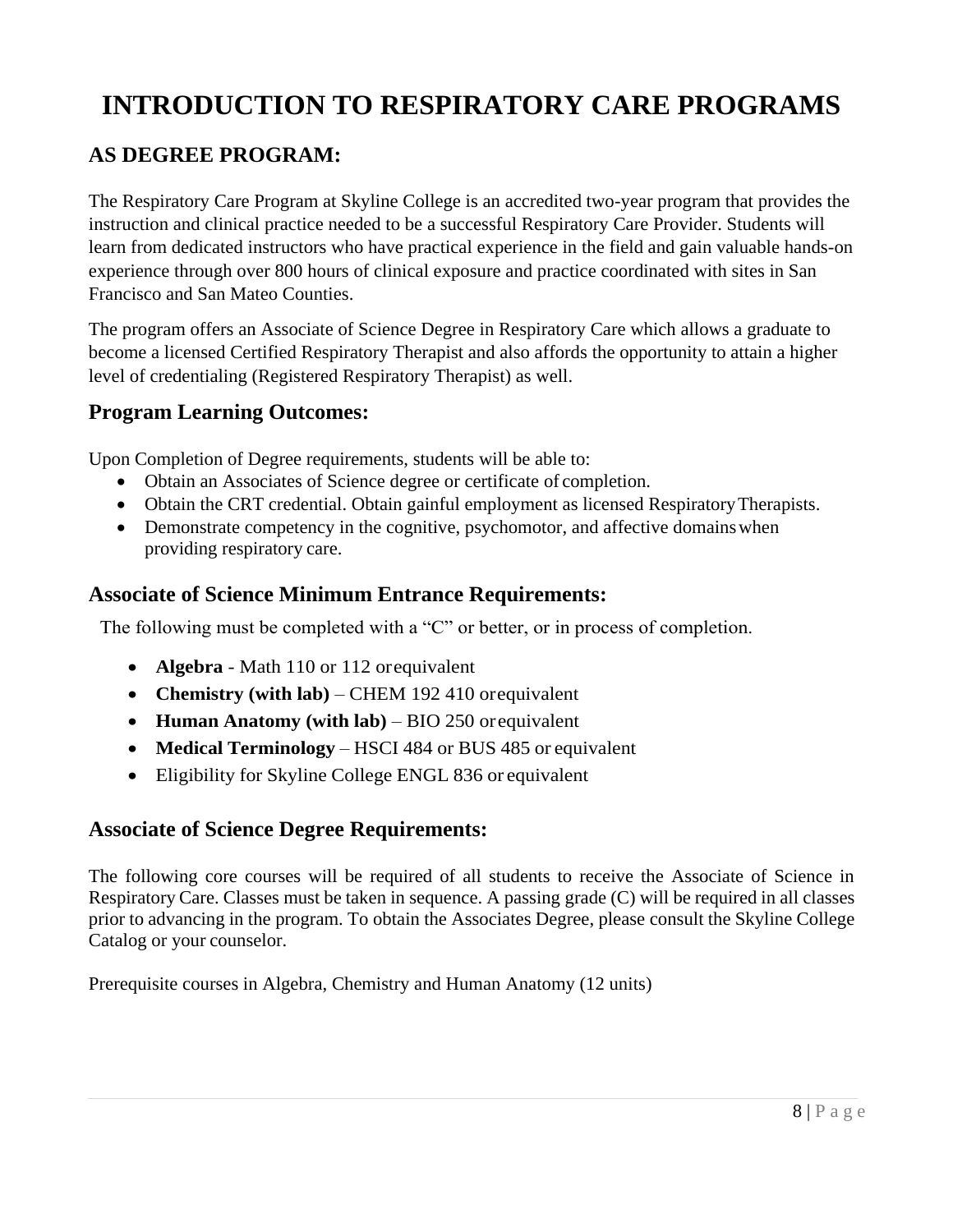#### **1st Year - Fall Semester:**

| <b>BIOL 260</b>       | <b>Human Physiology</b>                                 | 5 units             |
|-----------------------|---------------------------------------------------------|---------------------|
| RPTH <sub>400</sub>   | <b>Patient and Health Care Concerns</b>                 | 1.5 units           |
| <b>RPTH 410</b>       | Introduction to Patient Care and Respiratory Assessment | 3 units             |
| <b>RPTH 420</b>       | Application of Cardiopulmonary Anatomy and Physiology   | 3 units             |
| <b>RPTH 415</b>       | <b>Respiratory Pharmacology</b>                         | 1.5 units           |
|                       |                                                         |                     |
|                       | <b>1st Year - Spring Semester</b>                       |                     |
| <b>BIOL 240</b>       | Microbiology                                            | 4 units             |
| RPTH <sub>430</sub>   | Introduction to Respiratory Therapeutics                | 6 units             |
| <b>RPTH 445</b>       | <b>Respiratory Diseases I</b>                           | 2 units             |
| RPTH <sub>438</sub>   | Clinical Clerkship I                                    | 1 unit $(64 hours)$ |
| <b>Summer Session</b> |                                                         |                     |
| <b>RPTH 448</b>       | Clinical Clerkship II                                   | 2 units (128 hours) |
|                       | 2nd Year - Fall Semester                                |                     |
| <b>RPTH 450</b>       | <b>Respiratory Diseases II</b>                          | 3 units             |
| <b>RPTH 460</b>       | <b>Respiratory Critical Care</b>                        | 4 units             |
| <b>RPTH 458</b>       | Clinical Clerkship III (320 hours and 16 hours lecture) | 6 units             |
| <b>RPTH 490</b>       | Neonatal, Pediatric, and Rehabilitative Resp. Care      | 1.5 units           |
|                       | 2nd Year - Spring Semester                              |                     |
| <b>RPTH 475</b>       | Hemodynamic Monitoring and Sel. Topics in Resp. Care    | 2 units             |
| RPTH <sub>480</sub>   | Diagnostic Testing and Outpatient Respiratory Care      | 2 units             |
| <b>RPTH 485</b>       | <b>Clinical Medicine Seminars</b>                       | 2 units             |
| <b>RPTH 488</b>       | <b>Clinical Clerkship IV</b>                            | 6 units (384 hours) |
| <b>RPTH 495</b>       | Examination Review & Preparation                        | 2 units             |
| RPTH <sub>695</sub>   | Special projects in Respiratory Care                    | 2 units             |
|                       | Total major units $-71.5$ units                         |                     |

Total major units  $= 71.5$  units Plus necessary courses to obtain the Associate of Science degree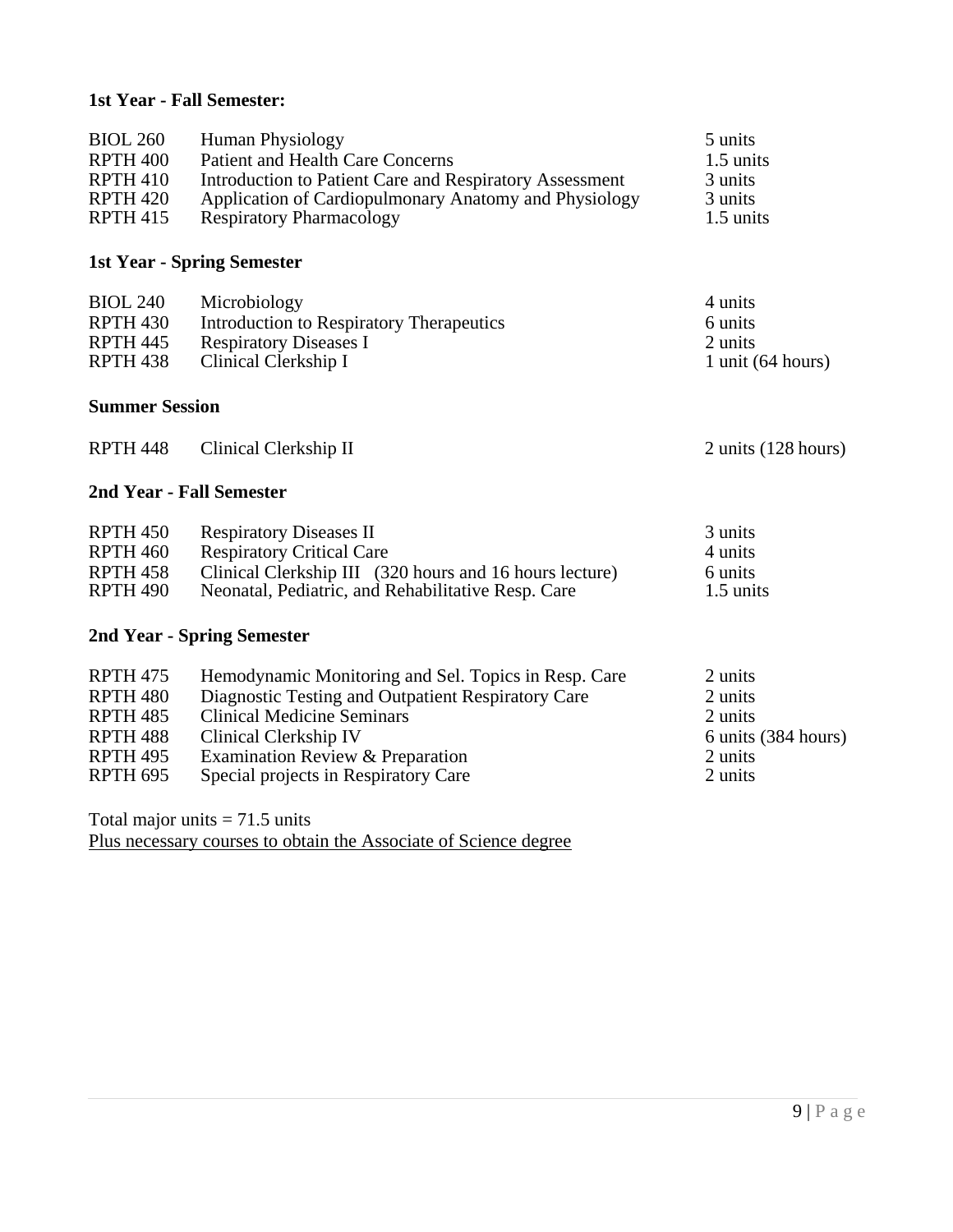# **PROFESSIONAL ORGANIZATIONS**

Professions and their members are represented by organizations that work for the benefit of the profession. Respiratory Care is no exception. Professional organizations exist at the national and state level. The organizations are affiliated and have chapters in each locality.

The organizations main goals are to promote the profession both from within and outside, to provide educational and professional conferences, disseminate information through scientific and professional journals and promote within government the interests of respiratory care professionals.

All students in the program are expected to become student members of these organizations. The mailing addresses for these organizations are:

American Association for Respiratory Care (AARC) 11030 Ables Lane Dallas Texas 75229 [www.aarc.org](http://www.aarc.org/)

California Society for Respiratory Care (CSRC) 1961 Main Street - Suite #246 Watsonville, CA 95076 (888) 730-CSRC (2772) Toll Free (831) 763-CSRC (2772) Local (831) 763-2814 (fax) [www.csrc.org](http://www.csrc.org/)

Students are also encouraged to request the following free publications.

Advance for Respiratory Care Practitioners <http://www.advanceforrcp.com/>

RT Magazine <http://www.rtmagazine.com/>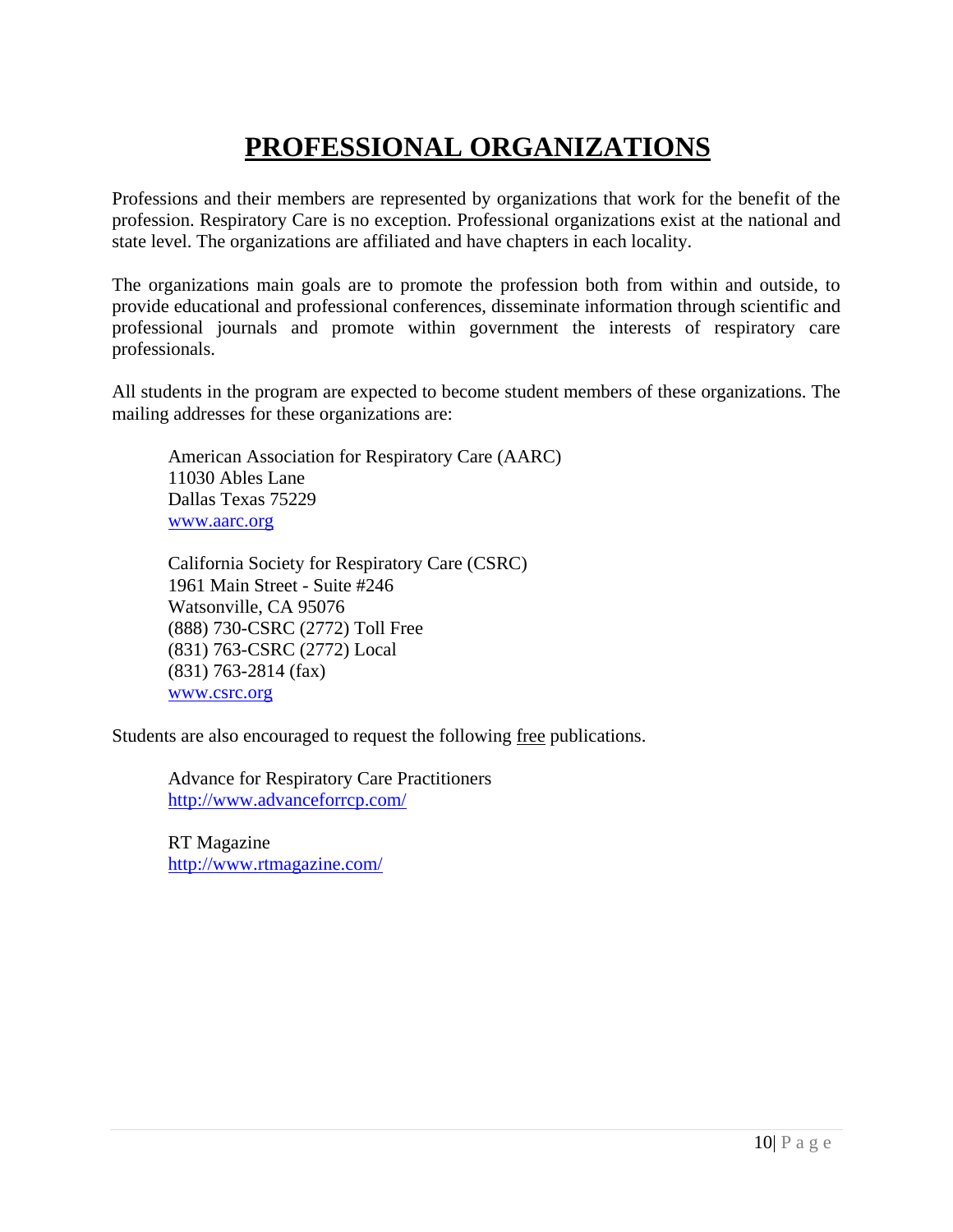# **EXAMINATIONS AND CERTIFICATION**

The credentialing/licensing system for respiratory care practitioners can be confusing. There are two bodies which will be involved in you ultimately being able to practice as a Respiratory Care Practitioner in California. They are the State of California Respiratory Care Board and a peer organization The National Board for Respiratory Care. The state credential is a Registered Respiratory Care Practitioner (RCP) and the national credential is a Certified & Registered Respiratory Therapist (CRT & RRT). When you attain the state of California license you will acquire RRT. The State of California requires higher-level credential which graduates of Skyline College are eligible to take. This credential is the Registered Respiratory Therapist (RRT). The national organization also credentials in pulmonary function testing and Neonatal/Pediatric Specialist.

Examinations and licensing are applied for during the last semester in the program. Only those graduates passing the certification examination are eligible to work in the State of California. All tests are computer based taken at selected secure sites.

Addresses for the two credentialing organizations are:

**California Licensing Board Respiratory Care Board (RCB)**  444 North 3rd Street, Suite 270 Sacramento CA. 95811 916-323-9999 [www.rcb.ca.gov/](http://www.rcb.ca.gov/)

#### **Credentialing Board**

**National Board for Respiratory Care (NBRC)** 10801 Mastin Street, Suite 300 Overland Park, KS 66210 888-341-4811 [www.nbrc.org](http://www.nbrc.org/)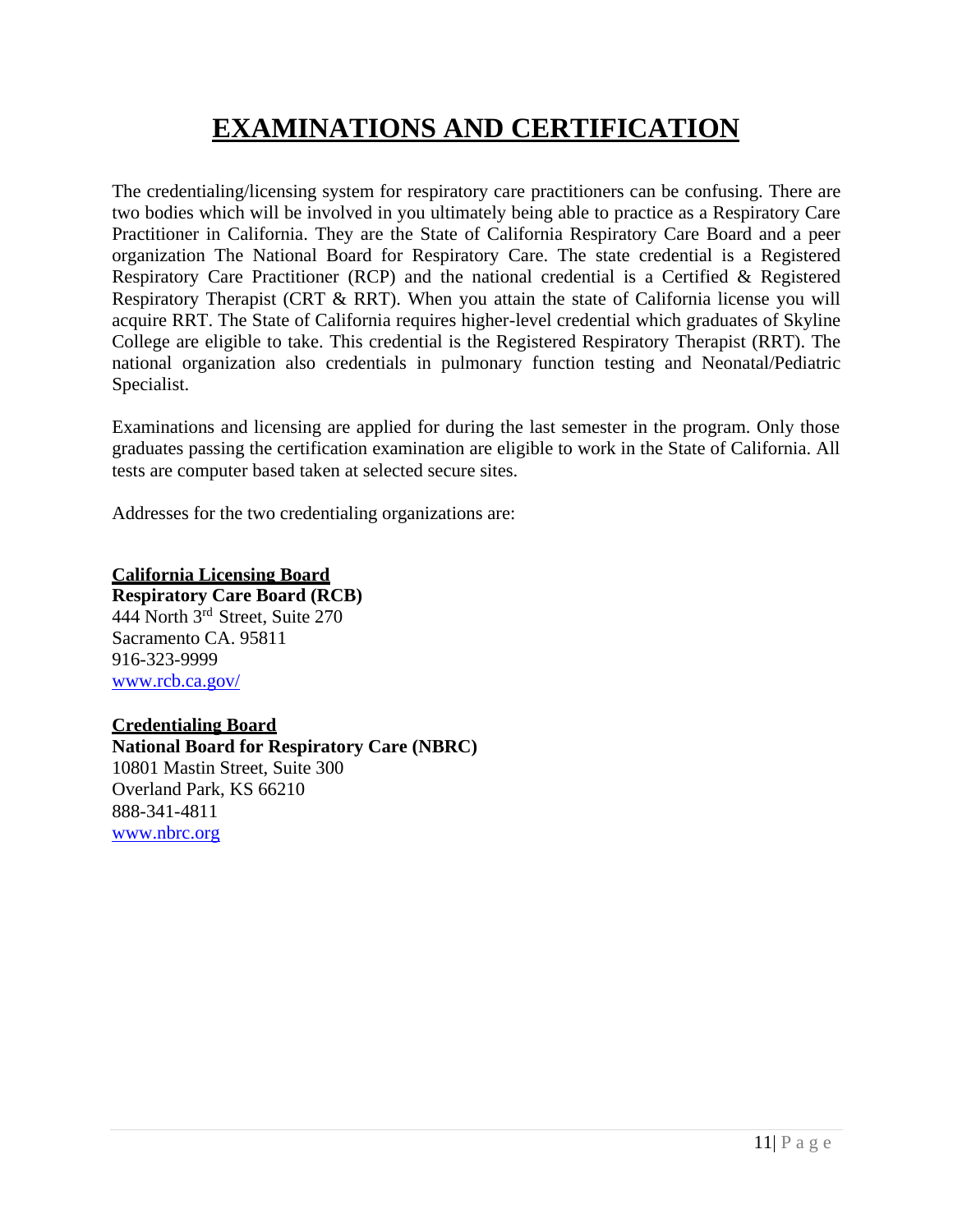# **CLASSROOM AND LABORATORY**

## **STANDARDS OF BEHAVIOR**

Each student shall receive a copy of the Skyline College Student Guide Handbook. This handbook outlines the services available on campus and the general rules and regulations all students are to follow. It is expected that the respiratory care student acquaint him/herself with this guide. Below is information more specific to the respiratory care student.

Students who fail to comply with the College or Program's standards of behavior will enter disciplinary action per College/Program policy.

#### **COUNSELING**

The Skyline counseling department is available for academic or personal guidance. This department should be used for all class registration, questions on academic requirements and personal guidance. The school also employs a professional psychologist. Students in demanding programs sometimes need professional help with stress. Do not hesitate to contact your counselor early. Do not hesitate to talk to the program director or other faculty members.

The counselors assigned to respiratory care are:

Kwame Thomas thomask@smccd.edu  $(650)$  738-4382

## **FINANCIAL AID**

Due to the academic rigors of the respiratory care program, working may be difficult. The college does recognize that many students may have financial obligations necessitating work. If you are challenged with finances, please contact the program director. If you think you qualify for financial aid, **please see the Financial Aid Office**. Scholarships also exist for respiratory care students. Here is a partial list:

> American Association for Respiratory Care Breathe California – Bay Area California Society for Respiratory Care California Thoracic Society Kaiser Scholarship Foundation and Loan Program Grove Scholars Program

Please contact the program director for more information regarding scholarships.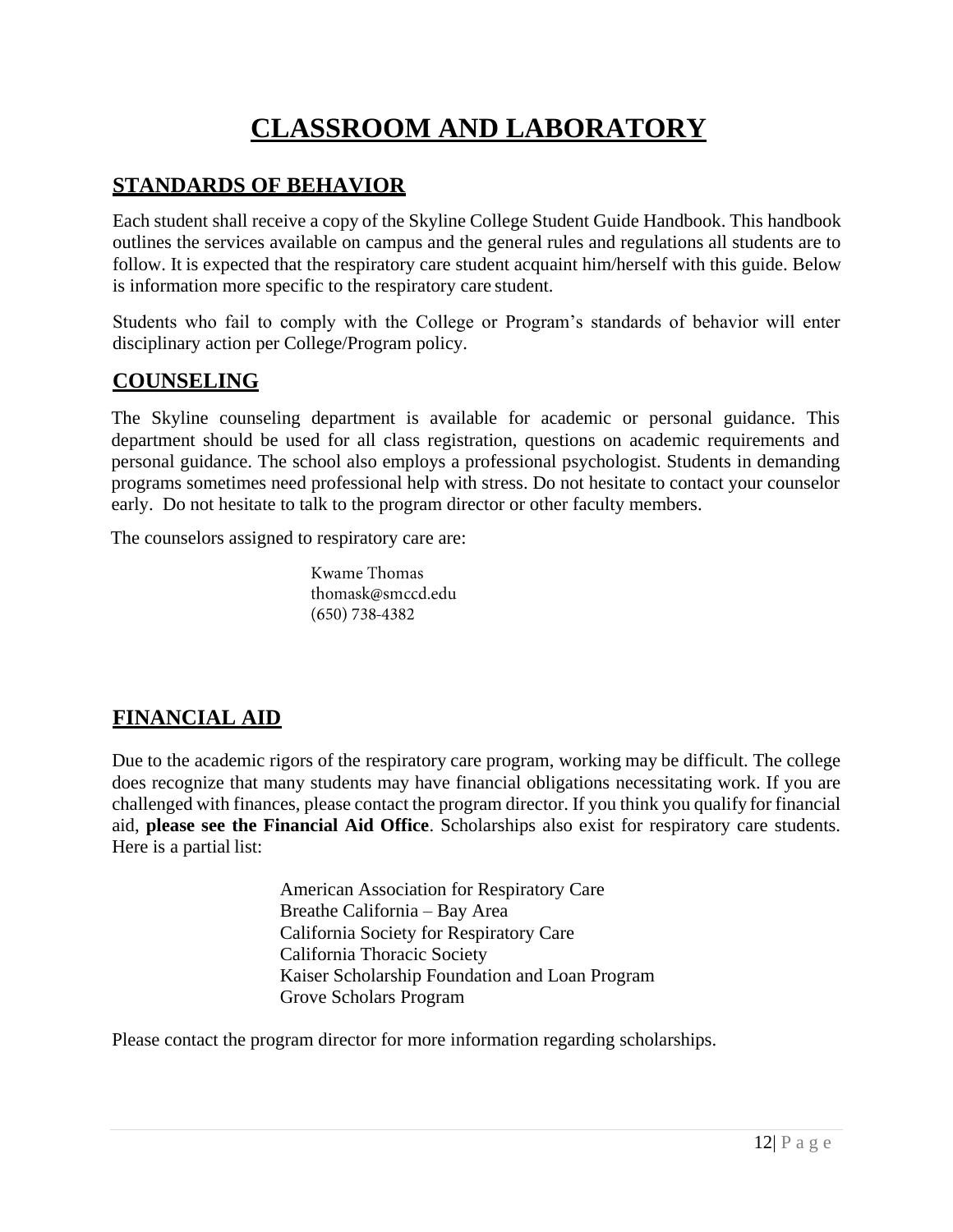#### **ATTENDANCE**

The classroom attendance guidelines are stated in the Student Guide Handbook. By missing class, you are missing information that is vital to your success as a Respiratory Care Practitioner. Suffice it to say, attendance is important! If you will be missing class, it is recommended that you contact your instructor.



### **ACADEMIC RECORD**

Academic records can be released to program director and Director Clinical education for evaluation of student academic standing as needed for the program.

#### **ACADEMIC REQUIREMENTS**

Grades are not always a full reflection of the quality of respiratory practitioner you will be. They do help program faculty determine which students have retained information necessary to practice safely, hence we require a minimum grade of "C" or "CR" in all classes. Students in the Associate degree program must pass all courses with a "C" or "CR" in order to progress into the next semester. Should this requirement not be met, the student will be withdrawn from the program.

**Options to re-enter the program for students unable to attain "C" grades will be at the discretion of the program director**. The Programs Director's decision regarding a student reentering the program will be based on the following:

- 1. The student's academic standing, attendance, attitude and behaviors during their involvement with the program.
- 2. The reason for the student leaving the program. Was the student deficient in a classroom or clinical course?
- 3. Resolution or potential for resolution of the reason for leaving the program.
- 4. The student success plan must be developed in order to be considered for readmission.
- 5. The faculty and clinical instructor's judgment on the student's potential to successfully complete the classroom and clinical phase of the training.
- 6. The availability of space and resources in the program.
- 7. Should student be eligible he/ or she must notify via email Program Director during active application period.

Students will receive one opportunity to be readmitted to the program upon failure of a required RT course. If the same RT course is failed twice, the student will not be eligible to re-enter the RT Program. If, after one failure a student fails a second course he or she will not be eligible to re- enroll in that course or reenter the RT program.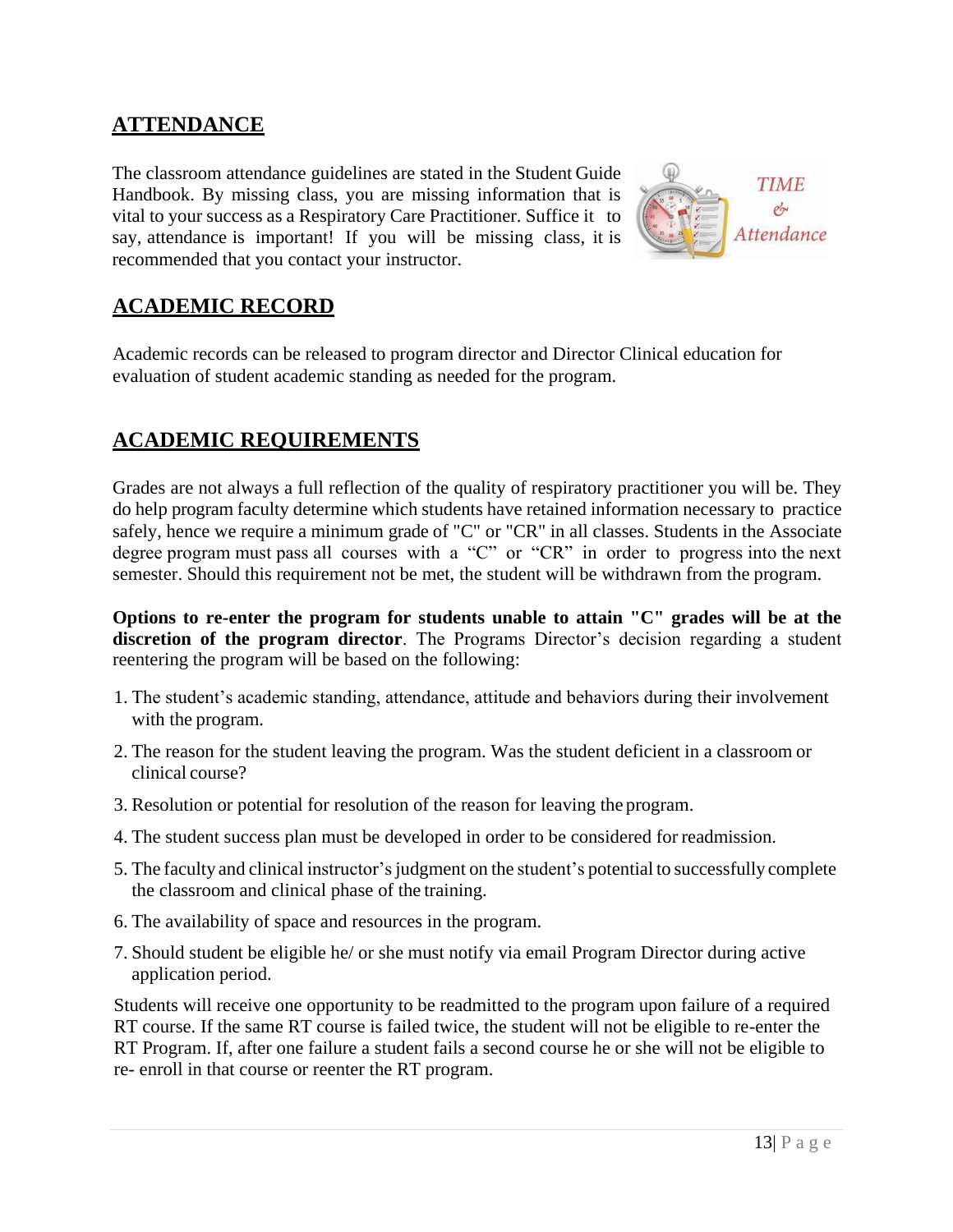# **STANDARDS OF CLINICAL BEHAVIOR**

#### <span id="page-13-0"></span>**INTRODUCTION**

Clinical experience is the opportunity for the respiratory care student to practice and attain proficiency in respiratory care skills and other hospital based procedures. The hospital environment is used to make the transition from theoretical learning to actual patient care.

The hospital provides the key factor - - - - THE PATIENT

Clinical practice will help you develop skills in the following areas:

- patient communication and therapeutic relationships
- health care team communication
- respiratory care practices and procedures
- hospital organization and procedures
- professional attitudes and behavior
- organization
- safe practice

Learning is again competency based. To reach that result the student must practice to be able to demonstrate competency. We will provide the student with educationally supervised practice. Many procedures cannot be scheduled ahead of time. The student is responsible to seek out and investigate these procedures on his own. The student and instructor both are responsible for evaluation.

The hospital is a learning environment. Personal gains depend on your actions, reactions, ambitions, assertiveness, willingness to help and learn, as well as the knowledge base you bring from the campus based classes and laboratories.

At all times you must remember you are a guest of the clinical facility and should, therefore, conduct yourself accordingly. You are a representative of the Skyline College Respiratory Care Program at all times. People will judge you and other students by your actions. Clinical rotations are the beginning of your professional life.

#### **CONDUCT**

You represent the respiratory care profession and the college. Please follow the guidelines of the clinical facility. Each facility is governed by a set of policies and procedures. These are always kept current and accessible to students. If any question arises as to matters related to policy or procedure, please refer to these manuals.

Every patient has the right to privacy. As students you will have access to personal information. You must respect the patient's right to privacy. You should not discuss a patient's condition with friends or relatives.

When determining appropriate behavior, do not always copy fellow practitioners. It is the responsibility of the student to follow acceptable practice at any assigned clinical site.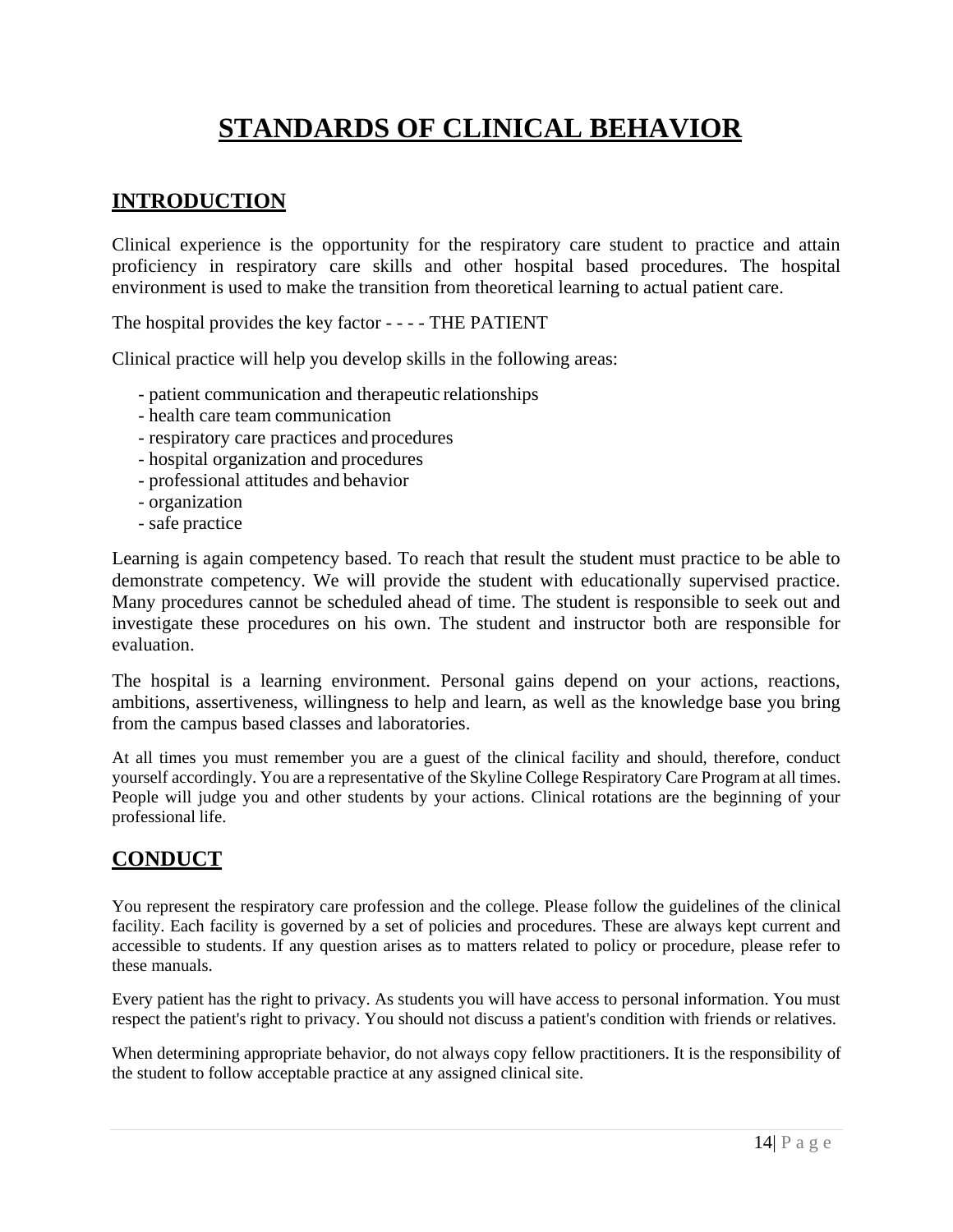## **CLINICAL CLERKSHIP ASSIGNMENTS**

The clinical coordinator in consultation with the clinical sites develops the student's clinical schedules. Every effort is made not to overly inconvenience the students, but keep in mind with a large class it may be difficult. Clinical sites are in both San Francisco and San Mateo Counties. Hours are day or evening shift and may consist of an 8 or 12 hour period dependent on the clinical site offerings. A student may be expected to arrive as early as 6:00am or complete a rotation shift as late as 11:30pm.

All the students are supervised by a licensed practitioners at all times during their clinical rotations. Students will not receive any form of remuneration in exchange of work they perform during clinical coursework. Student are evaluated at the end of each rotation block. Most hospitals in San Francisco have limited parking and may charge a fee. Ride sharing or mass transit is suggested.

#### **BACKGROUND CHECK / DRUG TESTING/ HEALTH SCREEN**

Hospitals require that all students complete an acceptable social security referenced background check, drug test, and health screen. These must be completed prior to entry into the program. The purpose of the screening is to document students are able to meet the mental and physical qualifications required in the program. It is also necessary for the student to be properly immunized for Rubella, Mumps, Measles, Tdap, and Hepatitis B as documented via titers. Tuberculosis skin testing needs to be completed prior to entry into the program and again after one year. The Skyline College Health Center can provide these services for a fee.

## **STUDENT SAFETY AND PROTECTION**

When assigned to your clinical rotation you will be covered for illness or injury that occur by Worker's Compensation Insurance carried by the San Mateo Community College District. More information about this is provided in the clinical manual. During the first semester of the program modules will be presented on protecting yourself from the transmission of blood borne and other pathogens. Included in this manual is a short document on universal precautions and body-fluid precautions. Emphasis will also be placed on prevention of respiratory transmitted infections. You will also receive material on the Hepatitis vaccination. Student are required to be properly immunized for Rubella, Mumps, Measles, Tdap, and Hepatitis B as documented via titers. The college does not take any responsibility for providing this vaccination.

### **UNIVERSAL PRECAUTION**

Policy:

Respiratory Therapy students will demonstrate safe practices to prevent the spread of communicable disease to self and others.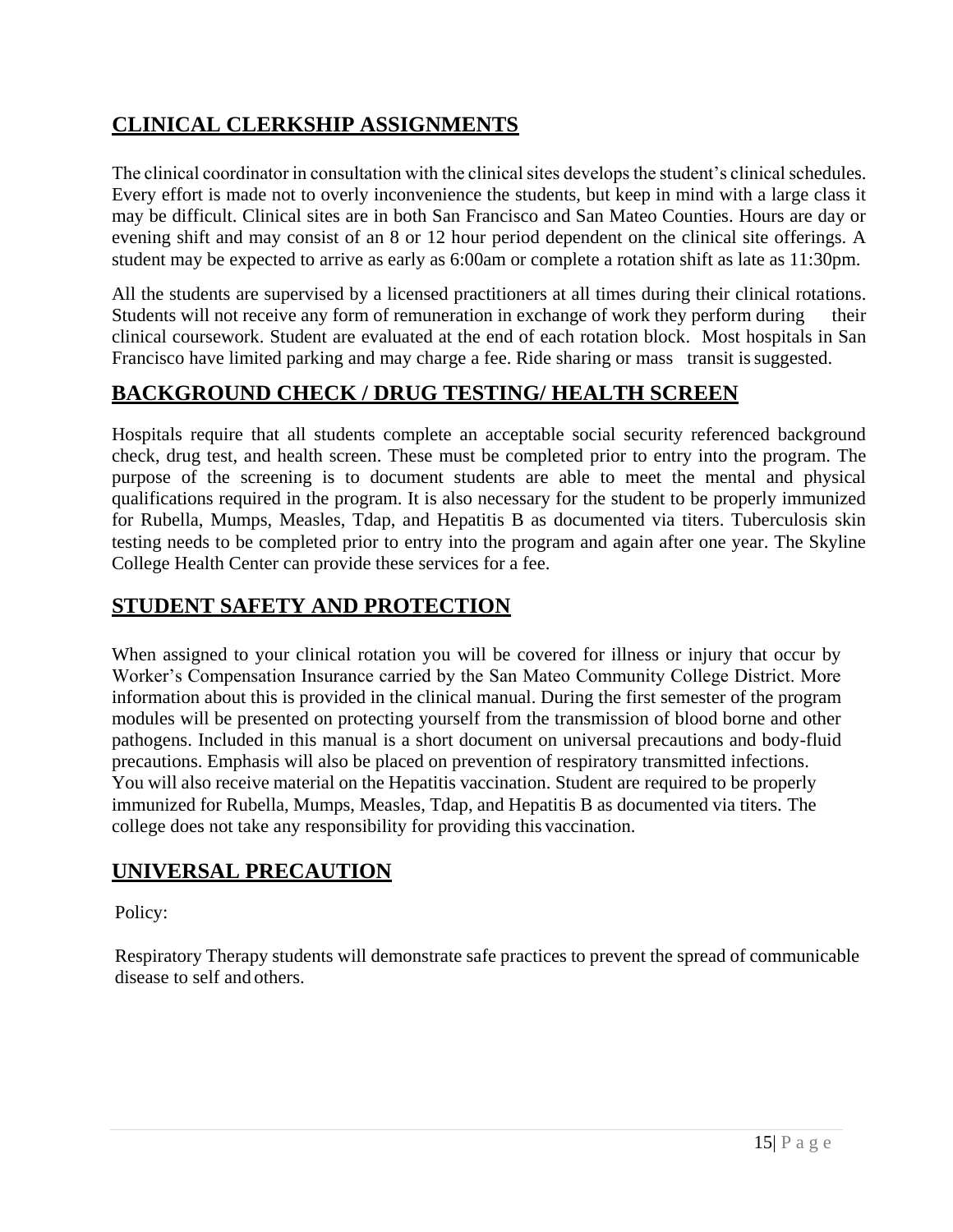#### Procedure:

Students in health care professions will come in contact with patients having infectious diseases. To prevent exposure to diagnosed infectious diseases or unknown infectious bodily fluids, the following Standard Precautions are to be practiced on all patients:

- Wash hands after contact with every patient. Running water, soap, and about 10 seconds of friction is usually sufficient.
- Gloves should be worn when under the risk of contact with:
	- o liquid or semi-solid body substances
	- o blood
	- o urine
	- o stool
	- o Hands must be washed immediately after gloves are removed
- Cover gowns should be worn when the above substances anticipate soiling the uniform.
- If splattering or spraying of above substances is anticipated, the health care worker should wear protective apparel such as gloves, goggles, and masks. If inadvertent splattering or spraying occurs, the areas involved shall be flooded with saline solution or water until clear.
- Disposable syringes and needles, scalpel blades, and other sharp items should be placed into puncture-resistant containers located as close as practical to the area in which they were used. To prevent needle stick injuries, needles should not be recapped, purposefully bent, broken, removed from disposable syringes, or otherwise manipulated by hand.
- Students who have a needle stick injury must report to Student Health Services within 72 business hours where ongoing records will be maintained and monitored.

Tuberculosis (TB) Exposure:

- All students must wear a Tuberculin mask (N95) if entering the examination room or working directly with a patient with known or suspected TB. If the student has not been fitted with a Tuberculin mask he/she may not enter the patient's room or work in direct or indirect contact with the patient.
- If a student converts to positive TB while in the Program they will have a chest x-ray through the Skyline College Health Services Department and meet with a physician to discuss drug therapy options.

### **PERSONAL APPEARANCE**

Good grooming and personal cleanliness are of particular significance in a hospital. Patients and health care workers view you as a member of the professional health care team and therefore, expect you to look a certain way. When a member of what the public perceives as a professional does not look the part, then that professional's ability to interact and work with that patient is hampered.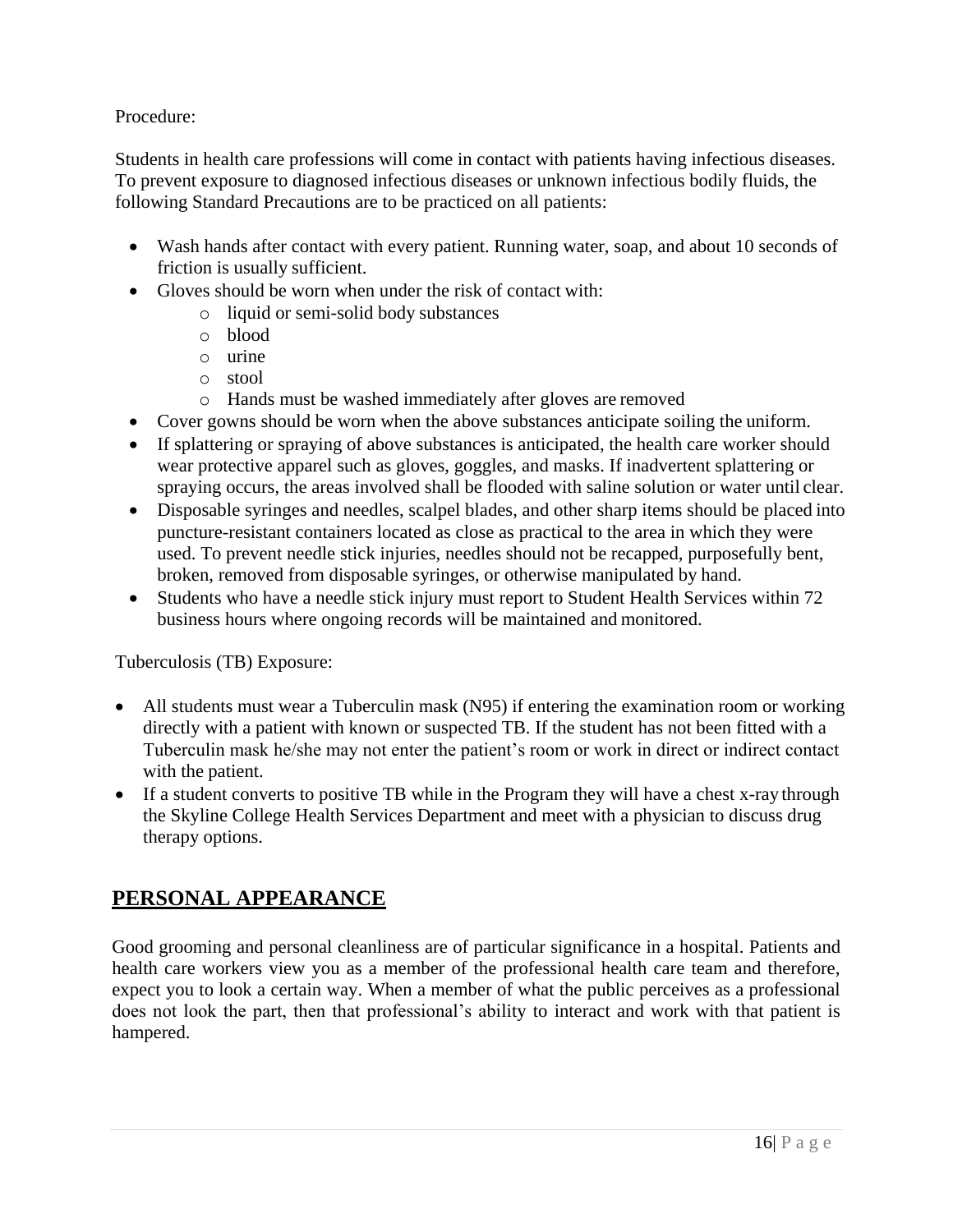Students will be expected to follow the dress code of the assigned clinical facility. Some clinical sites allow the use of scrubs. Comfortable business casual attire is required for all other clinical sites. Students are required to wear a white lab coat and proper identification at all times.

#### **ATTENDANCE**

Clinical time is limited. Missing days only hurts the student. We understand that you may become ill during the program, but it is very important that you follow the followingguidelines!

If you are going to be absent or tardy:

- 1. Notify your clinical facility **prior** to the start of yourshift!
- 2. Notify the clinical instructor

Excessive tardiness, absenteeism, and/or failure to notify proper personnel shall result in disciplinary action according to program and school policy. Please refer to student handbook. Remember all clinical hours must be completed as a requirement to complete the course.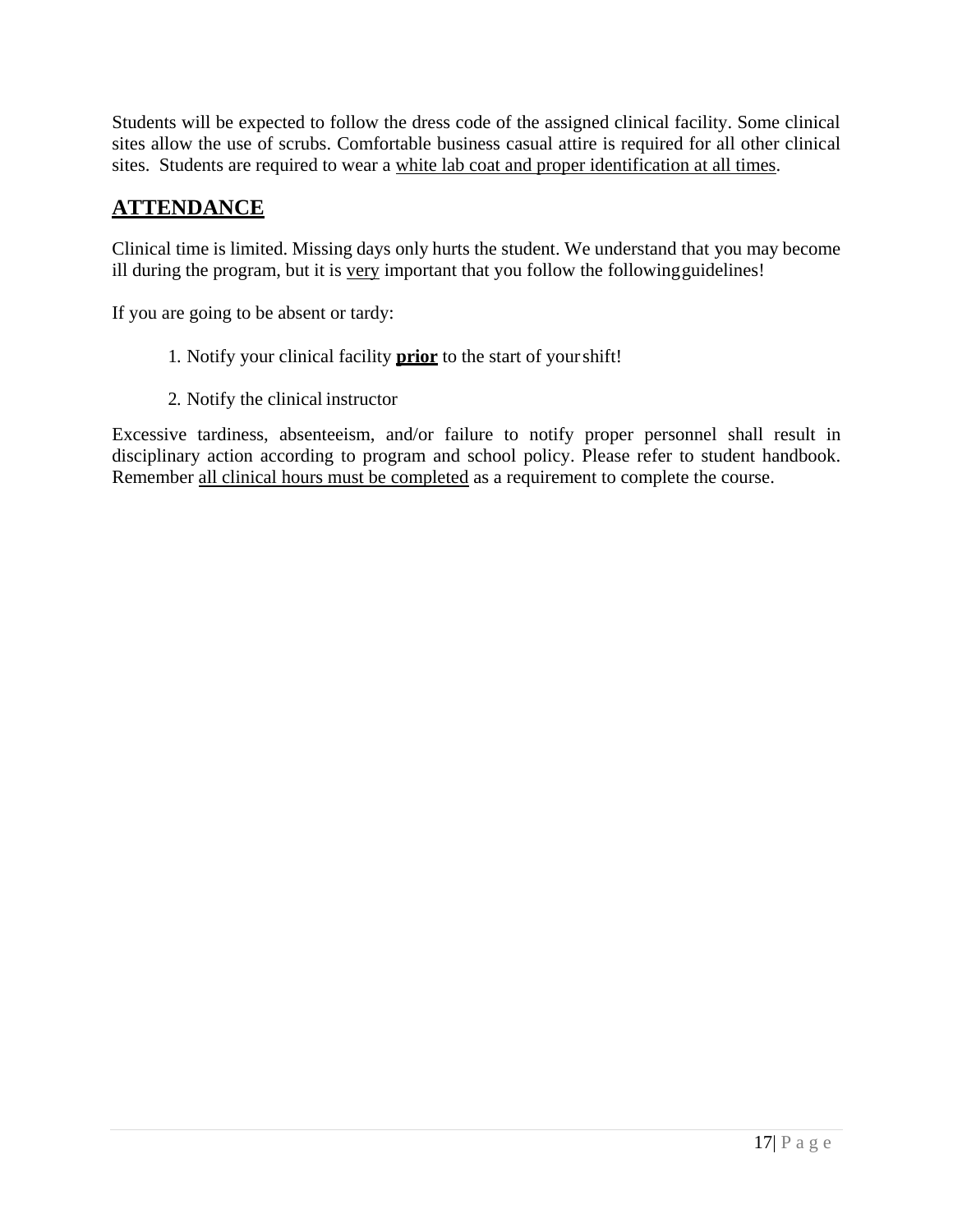# **STUDENT RELATIONSHIPS**

<span id="page-17-0"></span>Program students will share a great many experiences over the course of two years while in the program. Students should not feel competition with each other. Some fellow students may know

more about respiratory care, some will know less. None on, including instructors, know it all. All that can be hoped is to help each other, teach each other and learn from each other. Students and faculty work collaboratively in this program in an effort to build lasting relationships over the next two years and past graduation. As such, students are encouraged to address instructors by their first name. These relationships will serve both in the endeavor to understand the human cardiopulmonary system, as well as the intricacy of patient care.



The program also has a Respiratory Care Club which is part of the Student Organizations and Clubs of Skyline College. It is encouraged that students get involved as this provides opportunities for academic growth in building leadership and professional skills and will be of great benefit in becoming effective practitioners.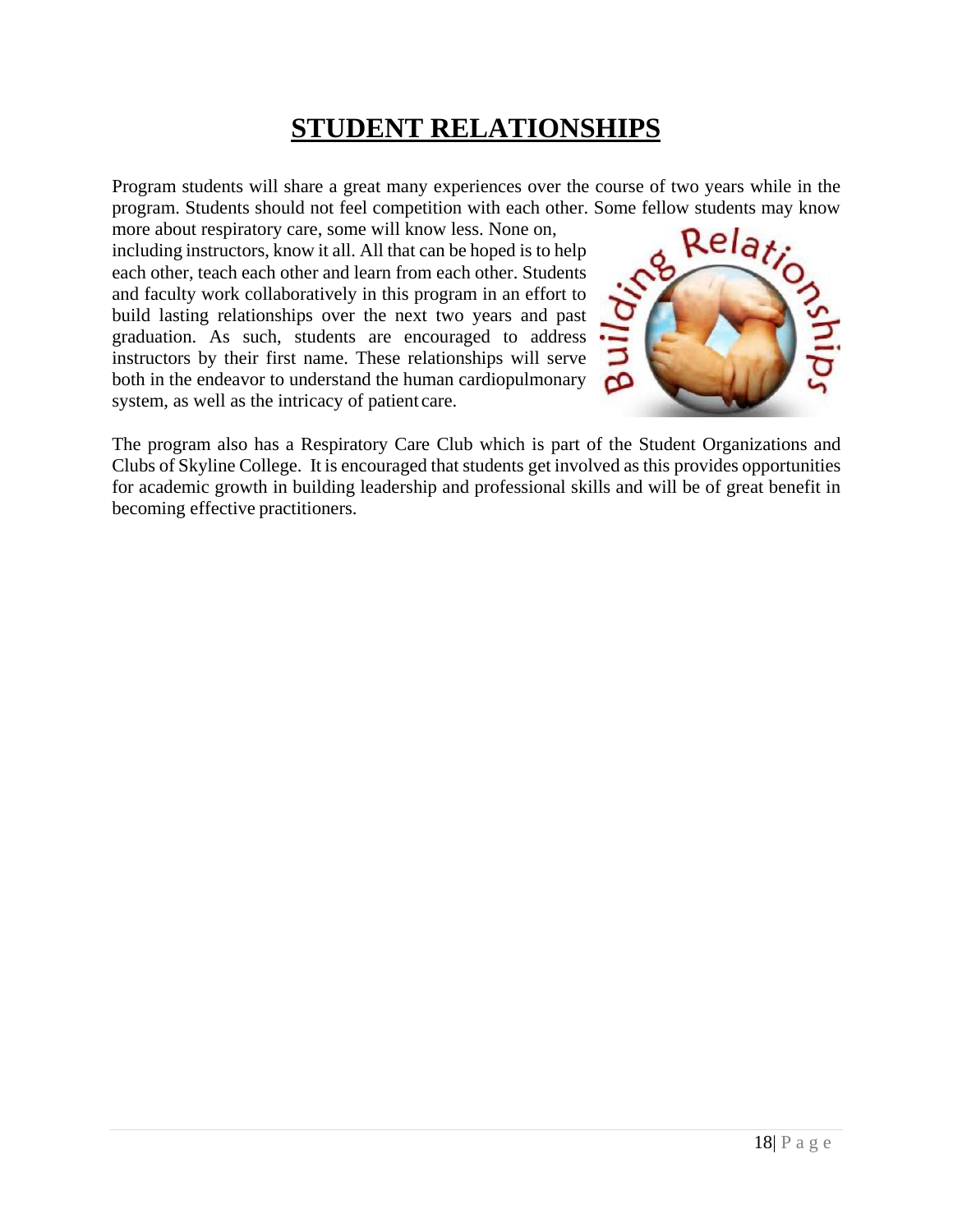

## **RESPIRATORY CARE PROGRAM Required Abilities Qualifications**

The mission of the Skyline College Respiratory Care Program is to train competent entry level Respiratory Care Practitioners (RCP) capable of providing care for the general patient population in the current health care settings. To be effective, an RCP should be flexible to respond to changing demands in their work environment and be able to perform during stressful situations while providing patient care.

The purpose of this document is to state attributes required of the student to ensure successful completion of the Respiratory Care Program. If the student is not capable of demonstrating the following skills and abilities, it is the responsibility of the student to request appropriate accommodation. In consultation with the disabled student's coordinator, reasonable modifications and/or accommodations will be made for the student with a documented disability.

The following statements identify the attributes and abilities appropriate to the profession of Respiratory Care.

- A. The prospective Respiratory Care Student must possess appropriate strength, motor coordination and manual dexterity to be able to:
	- Stand and walk for up to 90% of work time
	- Bend and kneel to competently perform CPR
	- Climb stairs when necessary
	- Lift up to 45 pounds and carry up to 25 pounds
	- Push and pull heavy objects on wheels such as compressed gas cylinders and ventilators
	- Use of hands and fingers 100% of the time for such duties as percussion and auscultation of patients, assembling and disassembling equipment, and manipulating controls onmachines
	- Document communication in charts, reports and other forms of correspondence through the use of legible handwriting
- B. The student must be able to communicate verbally in an effective manner to explain procedures and direct patients during these procedures
- C. The student must be able to comprehend and react quickly to verbal instructions, patient's needs, and requests of others. The student must be able to assess visual and audible alarms on equipment and monitors to differentiate critical levels and respond appropriately. The student must be able to listen to breath sounds during auscultation to assess appropriately.
- D. The student must have near vision acuity to read charts, observe patients, dispense medications, read machine controls, and patient monitors. The ability to read LED's is needed, as is the ability to see in dim light.
- E. At the end of the training program, the Respiratory Care Graduate must be capable of:
	- Maintaining effective performance in stressful situations related to equipment and patient problems. The graduate must be able to respond appropriately to situations requiring emergency care of thepatient
	- Providing physical and emotional support to the patient during procedures
	- Working closely with members of the health care team

**I give permission to release background check, drug test, medical examination, and immunization records to affiliating clinical facilities.**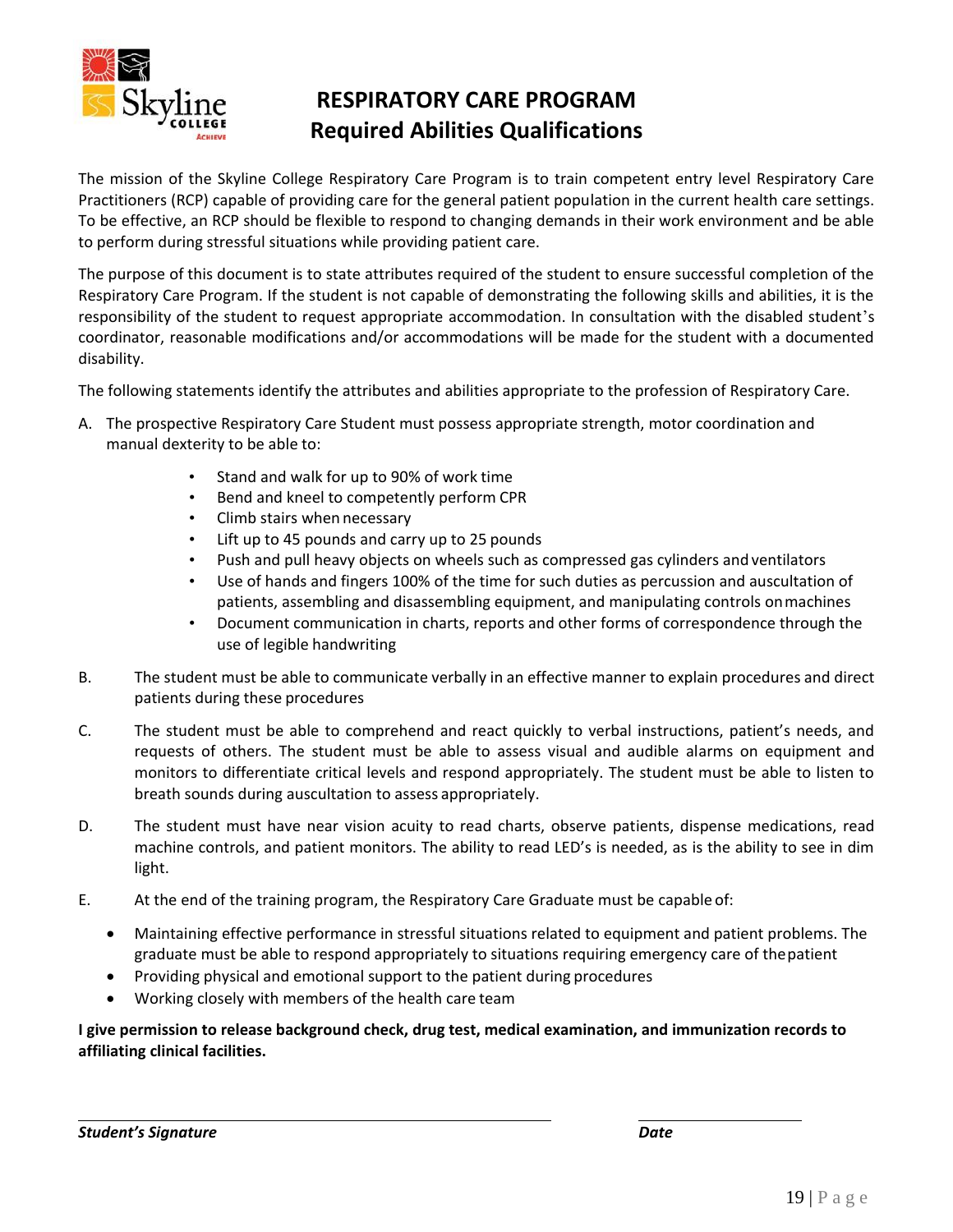| <b>RESPIRATORY CARE PROGRAM</b>   |
|-----------------------------------|
| <b>REPORT OF HEALTH SCREENING</b> |

S Skyline

**ACHIEVE** 

#### **TO BE COMPLETED BY THE STUDENT**

|                                                                                                                                                                                                                                |                                                       | Birth date: $\frac{1}{\sqrt{1-\frac{1}{2}}}\left  \frac{1}{\sqrt{1-\frac{1}{2}}}\right $ |  |
|--------------------------------------------------------------------------------------------------------------------------------------------------------------------------------------------------------------------------------|-------------------------------------------------------|------------------------------------------------------------------------------------------|--|
|                                                                                                                                                                                                                                |                                                       |                                                                                          |  |
| City:                                                                                                                                                                                                                          |                                                       |                                                                                          |  |
|                                                                                                                                                                                                                                |                                                       |                                                                                          |  |
|                                                                                                                                                                                                                                | TO BE COMPLETED BY THE EXAMINING HEALTH CARE PROVIDER |                                                                                          |  |
|                                                                                                                                                                                                                                |                                                       |                                                                                          |  |
|                                                                                                                                                                                                                                |                                                       |                                                                                          |  |
|                                                                                                                                                                                                                                |                                                       |                                                                                          |  |
| Hearing - R: L: L: Eyes - R: L: L: Corrected Vision:                                                                                                                                                                           |                                                       |                                                                                          |  |
| Mouth: Teeth: Teeth: Glands: Skin: Skin: Teeth: Teeth: Clands: Clands: Clands: Teeth: Clands: Teeth: Clands: Clands: Clands: Clands: Clands: Clands: Clands: Clands: Clands: Clands: Clands: Clands: Clands: Clands: Clands: C |                                                       |                                                                                          |  |
| Spine: Abdomen: Abdomen: Inguinal Rings:                                                                                                                                                                                       |                                                       |                                                                                          |  |
|                                                                                                                                                                                                                                |                                                       |                                                                                          |  |
|                                                                                                                                                                                                                                |                                                       |                                                                                          |  |
| Medications: Network of the state of the state of the state of the state of the state of the state of the state of the state of the state of the state of the state of the state of the state of the state of the state of the |                                                       |                                                                                          |  |
| ,我们也不会有什么。""我们的人,我们也不会有什么?""我们的人,我们也不会有什么?""我们的人,我们也不会有什么?""我们的人,我们也不会有什么?""我们的人                                                                                                                                               |                                                       |                                                                                          |  |
|                                                                                                                                                                                                                                |                                                       |                                                                                          |  |
| He/She appears capable to perform the physical activities of the Respiratory Care Program as described on page<br>#1 of this form:                                                                                             |                                                       | Yes No                                                                                   |  |
| Remarks:                                                                                                                                                                                                                       |                                                       |                                                                                          |  |
|                                                                                                                                                                                                                                |                                                       |                                                                                          |  |
|                                                                                                                                                                                                                                |                                                       |                                                                                          |  |
|                                                                                                                                                                                                                                |                                                       |                                                                                          |  |
|                                                                                                                                                                                                                                |                                                       |                                                                                          |  |
|                                                                                                                                                                                                                                |                                                       |                                                                                          |  |
| <b>Examiner's name, Please print</b>                                                                                                                                                                                           | <b>Examiner's Signature and Date</b>                  | <b>Medical Number</b>                                                                    |  |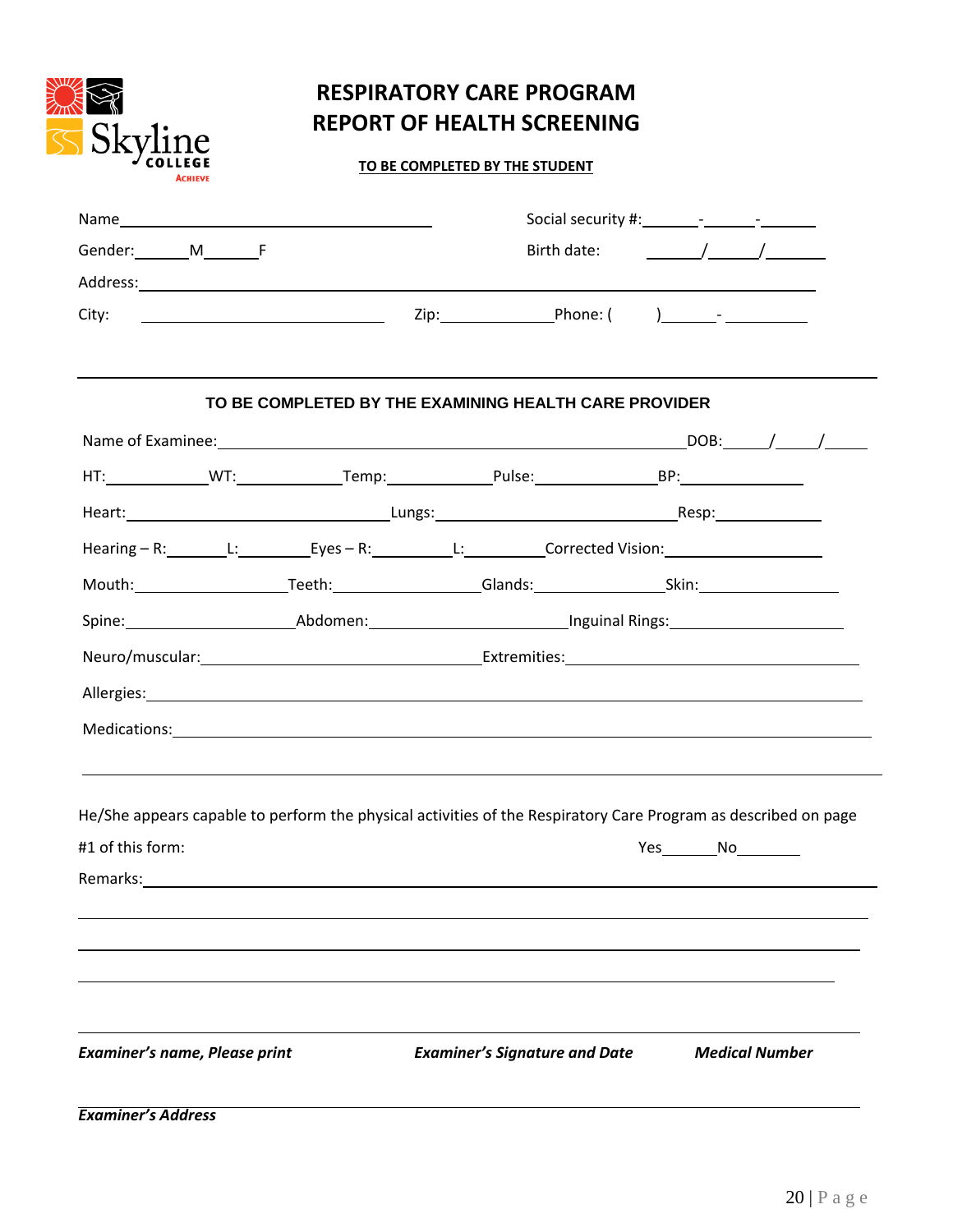

## **RESPIRATORY CARE PROGRAM**

#### **IMMUNIZATION DOCUMENTATION**

|                                       |                                                                                                                                                                                                                                                                                                                                                                                                                                                                                                                                                         |                                                                                                                                                           |                                                                                                                                                                                                                                | DOB: $/$ /                                                                                                                                                                                                                     |      |
|---------------------------------------|---------------------------------------------------------------------------------------------------------------------------------------------------------------------------------------------------------------------------------------------------------------------------------------------------------------------------------------------------------------------------------------------------------------------------------------------------------------------------------------------------------------------------------------------------------|-----------------------------------------------------------------------------------------------------------------------------------------------------------|--------------------------------------------------------------------------------------------------------------------------------------------------------------------------------------------------------------------------------|--------------------------------------------------------------------------------------------------------------------------------------------------------------------------------------------------------------------------------|------|
| ٠<br>٠<br>$\bullet$<br>٠<br>$\bullet$ | Tests, immunizations and physical exam are required by the hospitals to which the students are assigned.<br>Documentation and completion of these requirements must be completed by August 31 to officially enter RT program<br>PPD, Chest X-ray, or Quanteferon must be completed within 2 months of entering program<br>Titers/immunizations must be completed within 6 months of entering program<br>If Hepatitis B vaccine is required, all doses must be recorded prior to the second semester<br>Hard copies of all test results must besubmitted |                                                                                                                                                           |                                                                                                                                                                                                                                |                                                                                                                                                                                                                                |      |
| TB:                                   | <b>PPD</b>                                                                                                                                                                                                                                                                                                                                                                                                                                                                                                                                              |                                                                                                                                                           |                                                                                                                                                                                                                                |                                                                                                                                                                                                                                |      |
|                                       | Chest X-ray, if positive skin test                                                                                                                                                                                                                                                                                                                                                                                                                                                                                                                      |                                                                                                                                                           |                                                                                                                                                                                                                                |                                                                                                                                                                                                                                |      |
| <b>OR</b>                             | Quanteferon                                                                                                                                                                                                                                                                                                                                                                                                                                                                                                                                             |                                                                                                                                                           |                                                                                                                                                                                                                                |                                                                                                                                                                                                                                |      |
|                                       | RUBELLA (German Measles): Positive Titer- DATE: RESULTS: RESULTS:                                                                                                                                                                                                                                                                                                                                                                                                                                                                                       |                                                                                                                                                           |                                                                                                                                                                                                                                |                                                                                                                                                                                                                                |      |
|                                       | If negative, MMR w/ live vaccine                                                                                                                                                                                                                                                                                                                                                                                                                                                                                                                        |                                                                                                                                                           | MMR DATE: NOTE:                                                                                                                                                                                                                |                                                                                                                                                                                                                                |      |
|                                       | <b>RUBEOLA (Measles): Positive Titer-</b>                                                                                                                                                                                                                                                                                                                                                                                                                                                                                                               |                                                                                                                                                           |                                                                                                                                                                                                                                |                                                                                                                                                                                                                                |      |
|                                       | If negative, MMR w/ live vaccine                                                                                                                                                                                                                                                                                                                                                                                                                                                                                                                        |                                                                                                                                                           | MMR DATE: NOTE:                                                                                                                                                                                                                |                                                                                                                                                                                                                                |      |
| <b>MUMPS: Positive Titer-</b>         |                                                                                                                                                                                                                                                                                                                                                                                                                                                                                                                                                         |                                                                                                                                                           |                                                                                                                                                                                                                                |                                                                                                                                                                                                                                |      |
|                                       | If negative, MMR w/ live vaccine                                                                                                                                                                                                                                                                                                                                                                                                                                                                                                                        |                                                                                                                                                           | MMR DATE: _______________                                                                                                                                                                                                      |                                                                                                                                                                                                                                |      |
|                                       |                                                                                                                                                                                                                                                                                                                                                                                                                                                                                                                                                         |                                                                                                                                                           |                                                                                                                                                                                                                                |                                                                                                                                                                                                                                |      |
|                                       | If negative, vaccines required                                                                                                                                                                                                                                                                                                                                                                                                                                                                                                                          |                                                                                                                                                           |                                                                                                                                                                                                                                |                                                                                                                                                                                                                                |      |
| Tdap:                                 | Booster required every ten (10) years:                                                                                                                                                                                                                                                                                                                                                                                                                                                                                                                  |                                                                                                                                                           |                                                                                                                                                                                                                                |                                                                                                                                                                                                                                |      |
| <b>HEPATITIS B Vaccine:</b>           | Positive Titer:                                                                                                                                                                                                                                                                                                                                                                                                                                                                                                                                         |                                                                                                                                                           | DATE: the contract of the contract of the contract of the contract of the contract of the contract of the contract of the contract of the contract of the contract of the contract of the contract of the contract of the cont | RESULTS: And the second second second second second second second second second second second second second second second second second second second second second second second second second second second second second se |      |
|                                       | (Schedule: 2nd dose due one month after 1st; 3rd due 6 months after 2nd; Follow-up titer 8 weeks after 3rd)                                                                                                                                                                                                                                                                                                                                                                                                                                             | If negative, immunization required.                                                                                                                       |                                                                                                                                                                                                                                |                                                                                                                                                                                                                                |      |
|                                       | Date                                                                                                                                                                                                                                                                                                                                                                                                                                                                                                                                                    | $2nd$ and $2nd$ and $2nd$ and $2nd$ and $2nd$ and $2nd$ and $2nd$ and $2nd$ and $2nd$ and $2nd$ and $2nd$ and $2nd$ and $2nd$ and $2nd$ and $2nd$<br>Date |                                                                                                                                                                                                                                |                                                                                                                                                                                                                                | Date |
|                                       | Follow-up Titer:                                                                                                                                                                                                                                                                                                                                                                                                                                                                                                                                        |                                                                                                                                                           |                                                                                                                                                                                                                                |                                                                                                                                                                                                                                |      |
| <b>SEASONAL INFLUENZA:</b>            |                                                                                                                                                                                                                                                                                                                                                                                                                                                                                                                                                         |                                                                                                                                                           | Will be required each fall/winter season                                                                                                                                                                                       |                                                                                                                                                                                                                                |      |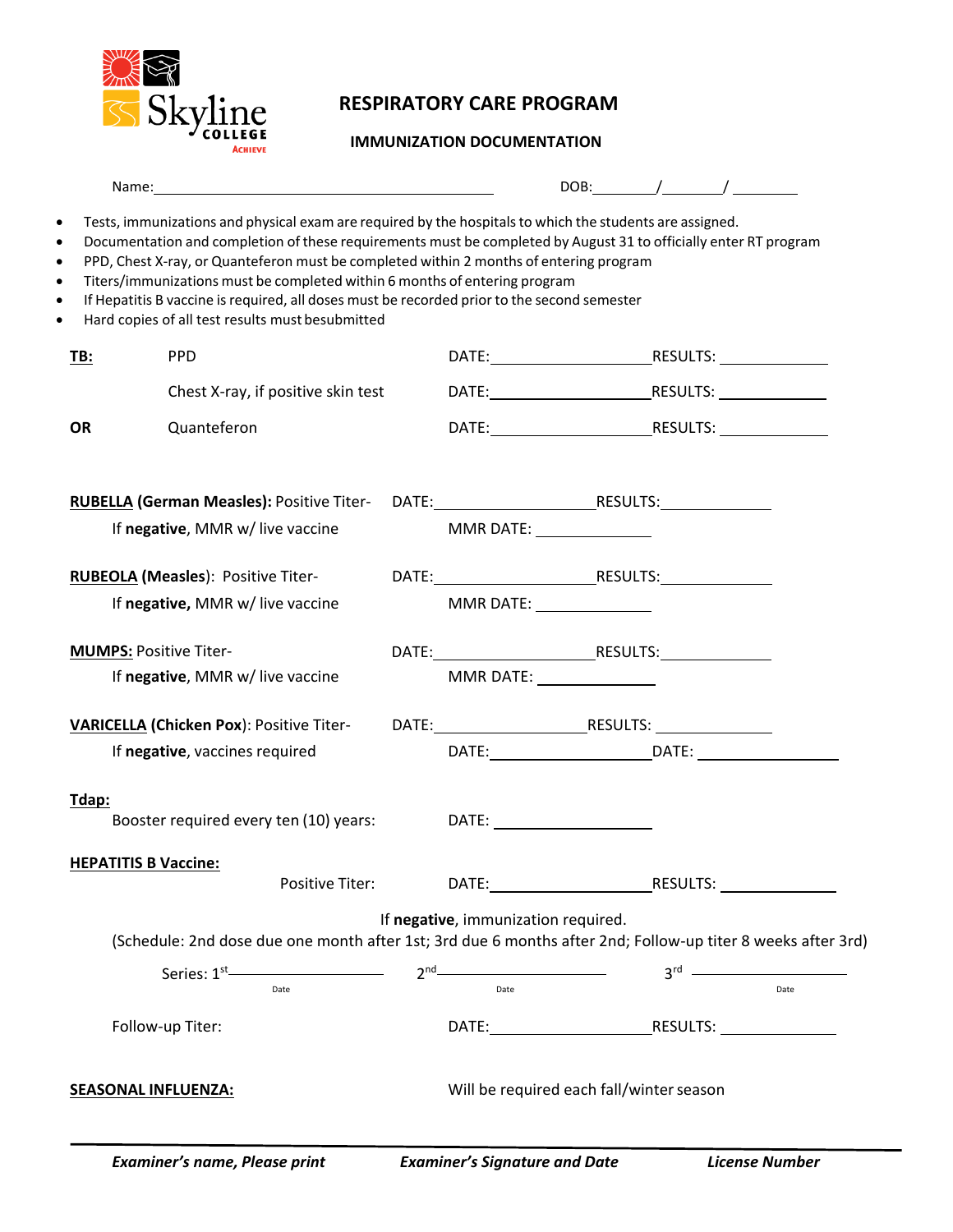#### **BEHAVIORAL RATING SCALE Student Clinical Evaluation**

#### STUDENT |HOSPITAL/ROTATION

**DATES** 

INSTRUCTIONS: Please be frank and honest in reacting to the following statements regarding your opinion of the student's clinical performance. Circle the appropriate response. A means you agree; U means you are undecided; D means you disagree; and NA means not applicable or not observed.

| <b>THE STUDENT</b>                                                             | <b>THE RATING</b> |   |   |           |
|--------------------------------------------------------------------------------|-------------------|---|---|-----------|
| 1. Initiate unambiguous and goal-directed communication                        | A                 | U | D | NA.       |
| 2. Establishes priorities and efficiently plans activities/assignments.        | A                 | U | D | <b>NA</b> |
| 3. Displays adequate knowledge and essential concepts.                         | A                 | U | D | <b>NA</b> |
| 4. Exhibits a pleasant and courteous demeanor.                                 | A                 | U | D | <b>NA</b> |
| 5. Demonstrates thoroughness and attention to safety requirements.             | A                 | U | D | <b>NA</b> |
| 6. Reports on patient's status/needs by observation and assessment.            | A                 | U | D | <b>NA</b> |
| 7. Exhibits self-direction and responsibility for actions.                     | A                 | U | D | <b>NA</b> |
| 8. Displays cooperativeness and receptivity to suggestions and ideas.          | A                 | U | D | <b>NA</b> |
| 9. Maintain concise and accurate records.                                      | A                 | U | D | <b>NA</b> |
| 10. Presents a well-groomed and tidy personal appearance.                      | A                 | U | D | <b>NA</b> |
| 11. Grasps new experiences and readily adjusts to changing conditions.         | A                 | U | D | <b>NA</b> |
| 12. Provides for adequate care and maintenance of equipment and supplies.      | A                 | U | D | <b>NA</b> |
| 13. Displays forthrightness and integrity in dealings with patients and peers. | A                 | U | D | <b>NA</b> |
| 14. Accepts and applies supervisory guidance and constructive criticism.       | A                 | U | D | <b>NA</b> |
| 15. Demonstrates the relationship(s) between theory and clinical practice.     | A                 | U | D | <b>NA</b> |
| 16. Complete delegated tasks and assignments on schedule.                      | A                 | U | D | <b>NA</b> |
| 17. Seeks out new or additional activities on own initiative.                  | A                 | U | D | <b>NA</b> |
| 18. Demonstrates consideration and respect for patient's needs/rights.         | A                 | U | D | <b>NA</b> |
| 19. Follows directions and exhibits sound judgment.                            | A                 | U | D | <b>NA</b> |
| 20. Displays punctuality and dependable adherence to time schedules.           | Α                 | U | D | NA        |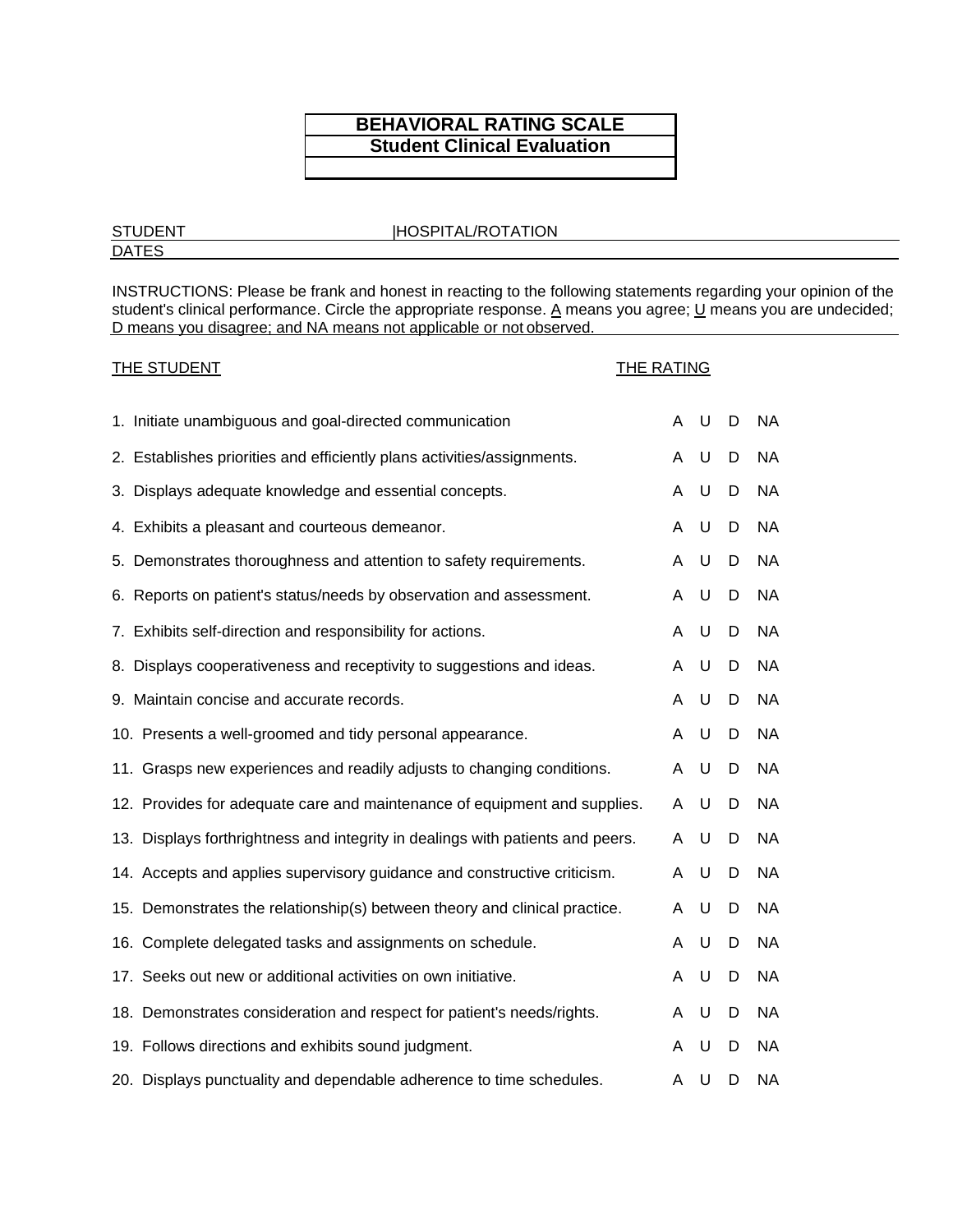#### **OBSERVATIONS AND RECOMMENDATIONS**

COMMENTS & IMPRESSIONS ON SELF INITIATIVE:

COMMENTS & IMPRESSIONS ON THEORETICAL KNOWLEDGE:

COMMENTS & IMPRESSIONS ON CLINICAL APPLICATION:

RECOMMENDATIONS:

| <b>ALL DAILY EVALUATIONS COMPLETED</b> | <b>YES</b> | <b>No</b> |
|----------------------------------------|------------|-----------|
| PHYSICIAN ENCOUNTER FORMS COMPLETED    | <b>YES</b> | <b>No</b> |
| <b>EQUIPMENT SURVEY COMPLETED</b>      | <b>YES</b> | <b>No</b> |
| DAYS REPORTED LATE:                    |            |           |
| DAYS ABSENT:                           |            |           |
| <b>MAKE UP DAYS</b>                    |            |           |
|                                        |            |           |
|                                        |            |           |
| <b>DATE</b>                            |            |           |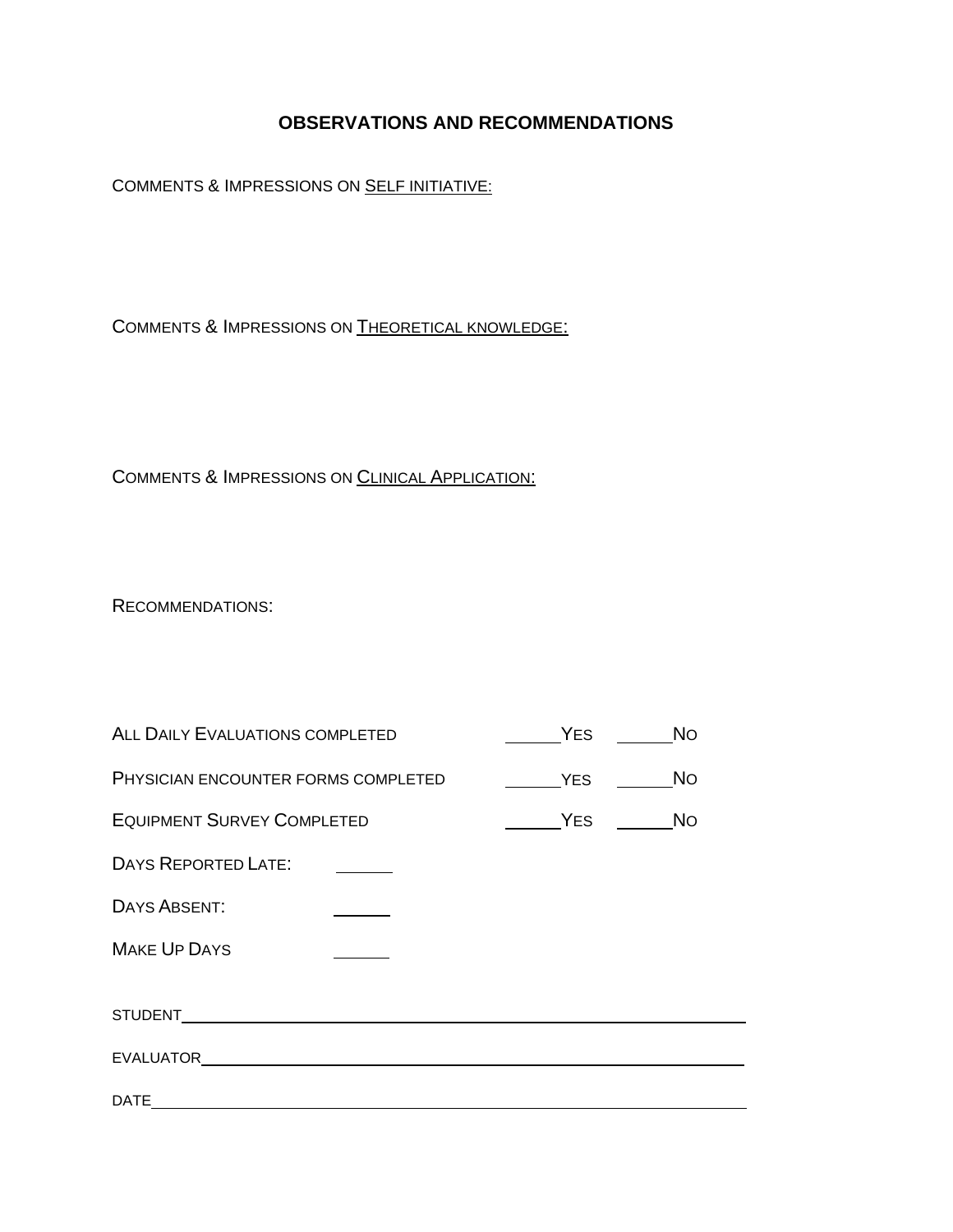## **Skyline College Respiratory Therapy Program Student Evaluation of Clinical Setting**

| Semester: |  |                                                                                                                                                                                       |                                                                                                                                                                                                                                                                                                                                                                                                                                         |   |                                                                        |                       |                                                                                                                                                              |
|-----------|--|---------------------------------------------------------------------------------------------------------------------------------------------------------------------------------------|-----------------------------------------------------------------------------------------------------------------------------------------------------------------------------------------------------------------------------------------------------------------------------------------------------------------------------------------------------------------------------------------------------------------------------------------|---|------------------------------------------------------------------------|-----------------------|--------------------------------------------------------------------------------------------------------------------------------------------------------------|
|           |  |                                                                                                                                                                                       |                                                                                                                                                                                                                                                                                                                                                                                                                                         |   |                                                                        |                       |                                                                                                                                                              |
|           |  |                                                                                                                                                                                       |                                                                                                                                                                                                                                                                                                                                                                                                                                         |   |                                                                        |                       |                                                                                                                                                              |
|           |  |                                                                                                                                                                                       |                                                                                                                                                                                                                                                                                                                                                                                                                                         |   |                                                                        |                       |                                                                                                                                                              |
|           |  |                                                                                                                                                                                       |                                                                                                                                                                                                                                                                                                                                                                                                                                         |   |                                                                        |                       |                                                                                                                                                              |
|           |  |                                                                                                                                                                                       |                                                                                                                                                                                                                                                                                                                                                                                                                                         |   |                                                                        |                       | $\mathbf{E}$                                                                                                                                                 |
|           |  |                                                                                                                                                                                       |                                                                                                                                                                                                                                                                                                                                                                                                                                         |   |                                                                        |                       |                                                                                                                                                              |
|           |  |                                                                                                                                                                                       |                                                                                                                                                                                                                                                                                                                                                                                                                                         |   |                                                                        |                       | E                                                                                                                                                            |
|           |  |                                                                                                                                                                                       |                                                                                                                                                                                                                                                                                                                                                                                                                                         |   |                                                                        |                       | E                                                                                                                                                            |
|           |  |                                                                                                                                                                                       |                                                                                                                                                                                                                                                                                                                                                                                                                                         | B | $\mathsf{C}$                                                           | D                     | E                                                                                                                                                            |
|           |  |                                                                                                                                                                                       |                                                                                                                                                                                                                                                                                                                                                                                                                                         |   |                                                                        |                       | E                                                                                                                                                            |
|           |  |                                                                                                                                                                                       |                                                                                                                                                                                                                                                                                                                                                                                                                                         |   |                                                                        |                       | E                                                                                                                                                            |
|           |  |                                                                                                                                                                                       |                                                                                                                                                                                                                                                                                                                                                                                                                                         |   |                                                                        |                       |                                                                                                                                                              |
|           |  |                                                                                                                                                                                       |                                                                                                                                                                                                                                                                                                                                                                                                                                         |   |                                                                        |                       |                                                                                                                                                              |
|           |  |                                                                                                                                                                                       |                                                                                                                                                                                                                                                                                                                                                                                                                                         |   |                                                                        |                       |                                                                                                                                                              |
|           |  |                                                                                                                                                                                       |                                                                                                                                                                                                                                                                                                                                                                                                                                         |   |                                                                        |                       |                                                                                                                                                              |
|           |  | $A =$ Strongly Agree<br>sufficient to meet course objectives.<br>meet course objectives.<br>to meet course objectives.<br>learning environment.<br>7. Evaluation was timely and fair. | $D =$ Strongly Disagree<br>$E = Not Applicable$<br>1. The number of patients in the clinical setting was<br>2. The range of health problems was sufficient to<br>3. The variety of learning opportunities was sufficient<br>4. The staff provided positive role models.<br>5. There was sufficient resources (personnel and<br>supplies) to meet overall course objectives.<br>6. The attitude of the staff contributed to a supportive |   | Name of Facility:<br>Assigned Area or Unit:<br>$A \quad B$<br>A<br>A B | A B C<br>$\mathbf{C}$ | Instructions: Read each question and mark your response. Do not enter your name!<br>$C$ D<br>A B C D E<br>$\mathbf{D}$<br>A B C D<br>$\mathbf{D}$<br>A B C D |

Staff you should like to acknowledge for their help: **Staff you** should like to acknowledge for their help: